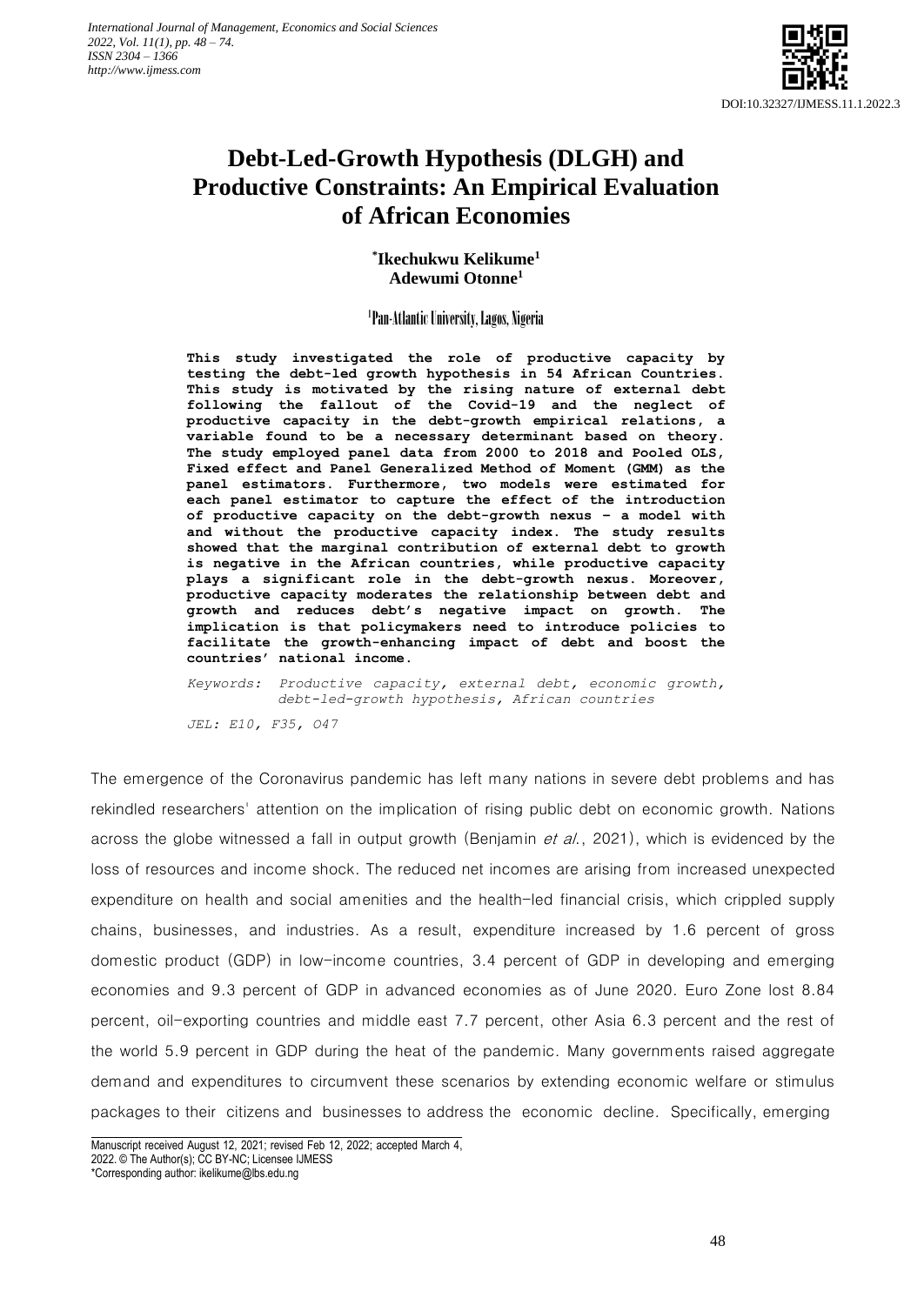and developing countries borrowed funds from external parties to meet fiscal activities and budgetary operations and improve the growth rates (Benjamin et al., 2020; Gomez and Sosvilla-Rivero, 2017). This process has resulted in substantial outstanding debt in many countries (Yusuf and Mohd, 2021).

While moderate borrowings to promote public capital spending and infrastructural development are crucial to economic growth acceleration, incurring debts beyond the nation's repayment capabilities may have various unpleasant effects on the economy (Joy and Panda, [2020;](https://www.tandfonline.com/doi/full/10.1080/23322039.2021.1946249) Yusuf and Mohd, 2021). This puts pressure on the available foreign earnings or domestically generated revenue, increasing the opportunity cost of servicing the debt and adversely impacting the economy. Several theoretical positions exist in literature to explain the implication of the increasing debt accumulation on economic growth. For example, the debt-led growth hypothesis maintains that increasing debt boosts economic performance and promotes growth. It hinges on the positive relationship between debt and economic growth through its impact on aggregate demand. Studies such as Lechtenberg (2017), Nishi (2011), and Xing et al. (2021) identified increasing capital accumulation, government's deficit financing and bank loans and monetary transmission, respectively, as the medium through which debt affects aggregate demand. Because wages and prices are rigid in the short run, government expenditure from the borrowed funds boosts economic growth (Whajah et al., 2019; Xing et al., 2021). Therefore, debt accumulation has a distribution effect by impacting aggregate expenditure  $-$  consumption, investment, and government expenditures- corroborating the thought of the Keynesians school that debt boosts the macroeconomy by covering the income deficit. It closes the difference between aggregate income and expenditure, thus generating continuous economic growth (Foley, 2003; Xing et al., 2021). Like the Keynesians, the neoclassical growth model also suggests the need for countries with capital and infrastructural deficiencies to borrow for capital accumulation and output improvement (Yusuf and Mohd, 2021).

However, the debt-led growth hypothesis opponents maintain a stance they call 'debt-burdened growth'. The debt-burdened growth emphasizes the negative impact of debt accumulation (Charles, 2008; Foley, 2003; Nishi, 2011). According to them, increasing debt and aggregate expenditure creates inflationary pressure, which forces the monetary authority to raise the interest rate. Although the high-interest rate generates increased capital inflow, it leads to a fall in domestic investment, output, and economic growth (Foley, 2003; Nishi, 2011).

Interestingly, empirical studies are also diverse on the debt-led growth hypothesis arguments. Some authors expect an increase in debt would generate higher output and national income; others argue otherwise. For instance, Reinhart and Rogoff (2010) argued that debt-led growth occurs in the short run. However, in the long run, the positive impact of debt on growth gets to a threshold above in which further accumulation of debt creates a burden on growth. The Reinhart and Rogoff hypothesis,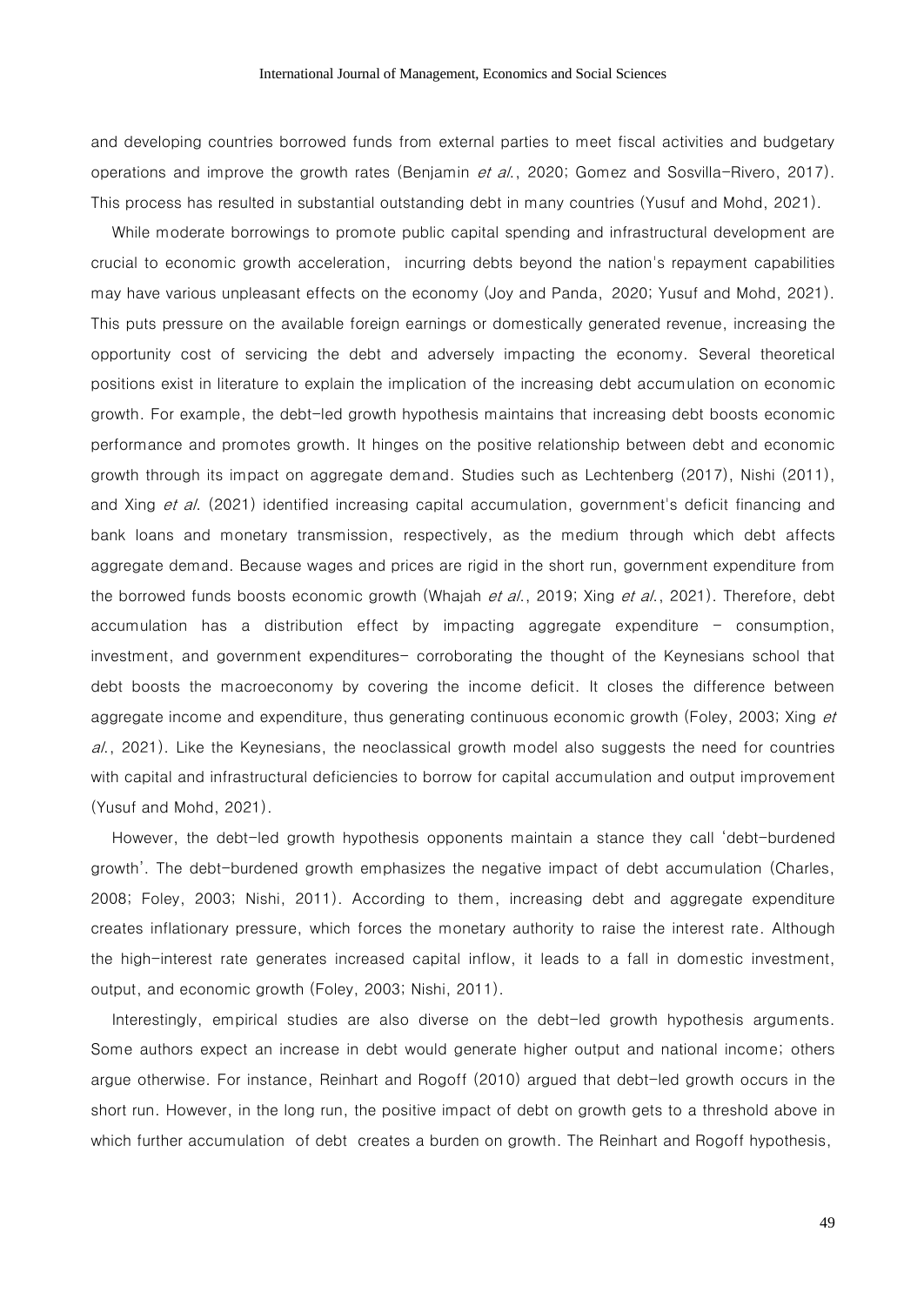as this is popularly known, thus suggest that there is a non-linear effect of debt-to-GDP ratio on growth. Over time, debt accumulation reaches a threshold beyond which it impacts economic growth negatively—the negative effect of debt on growth results from its tendency to crowd out investment in the economy. This position suggests that increasing borrowing in the economy has no benefit other than decreasing private and government investment, believing that servicing the debt requires the government to increase taxes, ultimately reducing disposable income and investment.

Some other studies argue in favour of debt (Hsing, 2020; Joshua et al., 2020; Karagoz and Demirhan, 2016; Petrakos et al., 2015; Wibowo, 2017, among others). These studies found that debt promotes economic growth. An equally considerable number of studies argued against debt accumulation because it inhibits economic growth (Gomez and Sosvilla-Rivero, 2017; Kharusi and Ada, 2018; Lim, 2019; Tran, 2020; Whajah et al., 2019; Woo and Kumar, 2015). Other studies such as Checherita-Westphal and Rother (2012), Hsing (2020), Seyram et al., (2019), Tran (2020) and Whajah et al., (2019) examined the debt-led growth hypothesis in a non-linear framework. While the results of these studies are divergent, it was observed that the role of productive constraint in the nexus between debt and economic growth had been neglected in extant literature.

Economies, especially developing economies, face productive constraints which cause gaps between investment and savings. The productive constraints include insufficient infrastructures to facilitate capital accumulation and a reduction in the growth of entrepreneurial capacity (Shiferaw, 2017). The government often seeks to address these productive constraints, which are vital supplyside components in the economy, by borrowing, especially when available funds are insufficient. These supply-side variables constraints affect output by limiting investment and growth of entrepreneurial capacity. As a result, productive constraints affect growth and, thus, is a significant determinant in the debt-growth relations (Foley, 2003; Lima and Meirelles, 2007). Following this thought, this study argues that the debt-growth relation depends on the economy's productive structure and know-how and can influence the relationship between debt and economic growth, thus not considering it can influence the outcome of the growth and development of the nation. We introduce the productive constraint proxied by a multi-dimensional index into the debt-growth framework and investigate its impact on the model. Also, we attempt to investigate the interaction of the productive capacity index and the debt-aggregate demand-growth dynamics. This study, therefore, seeks to answer the following research questions. First, does external debt positively impact economic growth in Africa? Second, does productive constraint play a significant role in the debtgrowth nexus?

The negligence of the role of productive constraint in the debt-led growth hypothesis creates a gap in the literature. This study addresses this gap, thus contributing to the existing studies by examining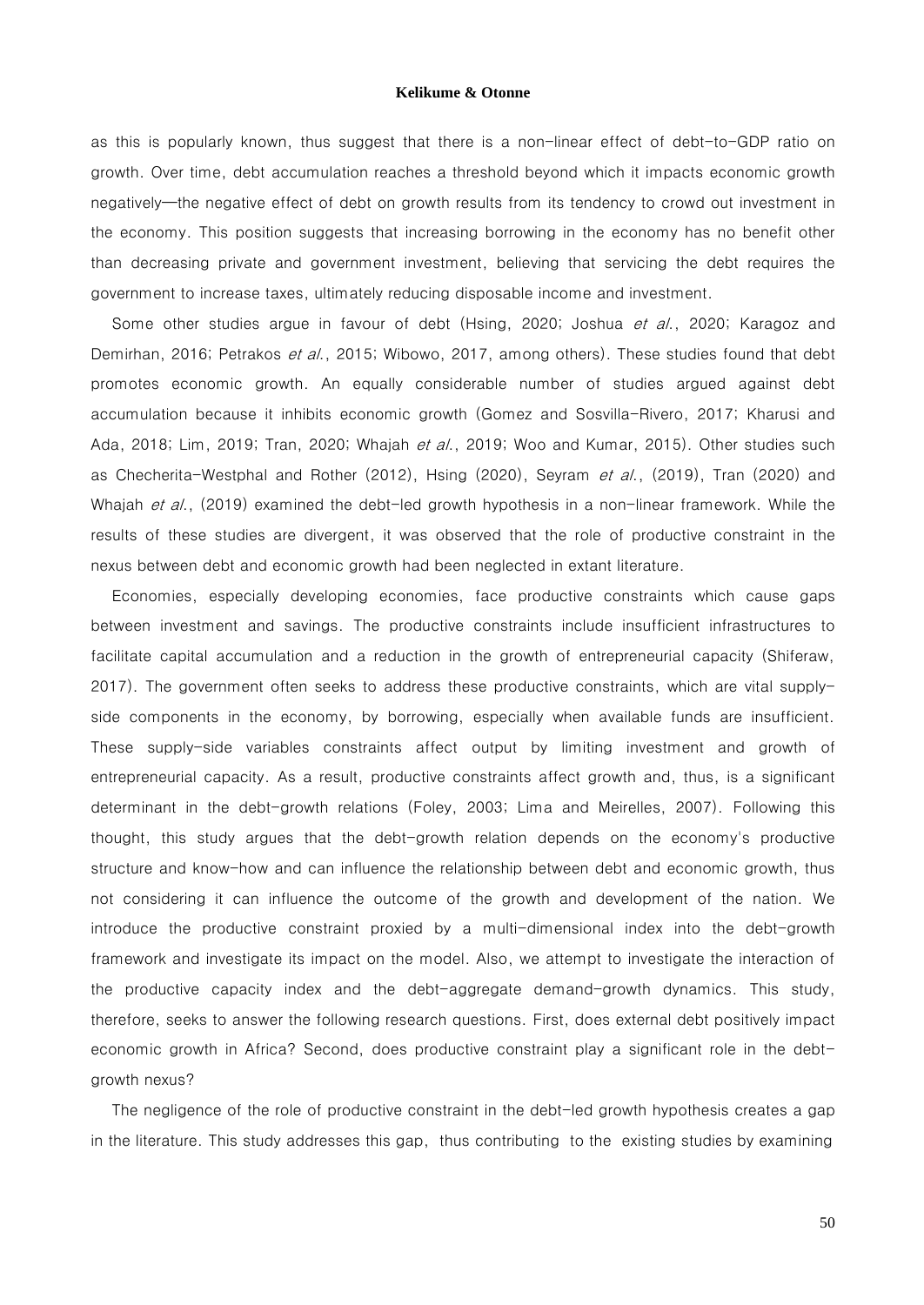the importance of productive constraint in the debt-growth framework in Africa following the two-gap theory of economic growth and the debt overhang theory as the theoretical framework. The justification for adopting these theories as the theoretical foundation is that government debt is usually to finance expenditure to improve productive capacity, which bridges the investment and savings gap (Haqa et al., 2020). Moreover, the theories provide insight into the impact of debt on the economy, why government borrow, and how the borrowing finances the government expenditure on the productive capacity to fill the investment gap.

This study is motivated by the following issues: the debt of developing economies have been on the rise in recent times; the divergent view of the impact of debt on the economy; and the neglect of the role of productive constraint in debt-growth relations, since these economies borrow to boost their productive capacity (Haqa et al., 2020). More specifically, Sub-Saharan economies have attracted researchers' interest because of the dwindling export and export revenue, which has made it difficult for these government to finance their budget activities without relying on foreign financial assistance, as observed in the last decade (Edo *et al.*, 2020). Given the fallout of the pandemic and the rise of government debt, it is crucial to re-visit the nexus between debt and economic growth. This investigation would provide insight into the relationship between debt and economic growth in one vein and productive capacity and economic growth on the other hand; while also investigating the interaction between debt-productive-demand and economic growth.

Following this introduction, the rest of the study is structured as follows: Section two presents the theoretical underpinning and literature review. The third section stipulates the methodology. Sections four and five present the estimated results and discuss the findings, respectively, while section six concludes the study based on the findings. Finally, section seven presents the implication, highlighting the study's limitations and suggestions for future study.

### LITERATURE REVIEW

### Theoretical Underpinnings

### -Debt Overhang Theory

The debt overhang theory provides a theoretical foundation for this study. The theory is adapted because it explains the relationship between debt and economic growth. The debt overhang theory suggests a negative relationship between debt and economic growth (Duhu *et al.*, 2017; Peter *et al.*, 2021). A debt overhang occurs when the expected debt repayment falls short of the value of debt. In a much broader scope, proponents of the debt overhang theory of debt postulate that a high level of debt decreases the willingness to finance structural and fiscal reforms (Nasir, 2015). Supporters of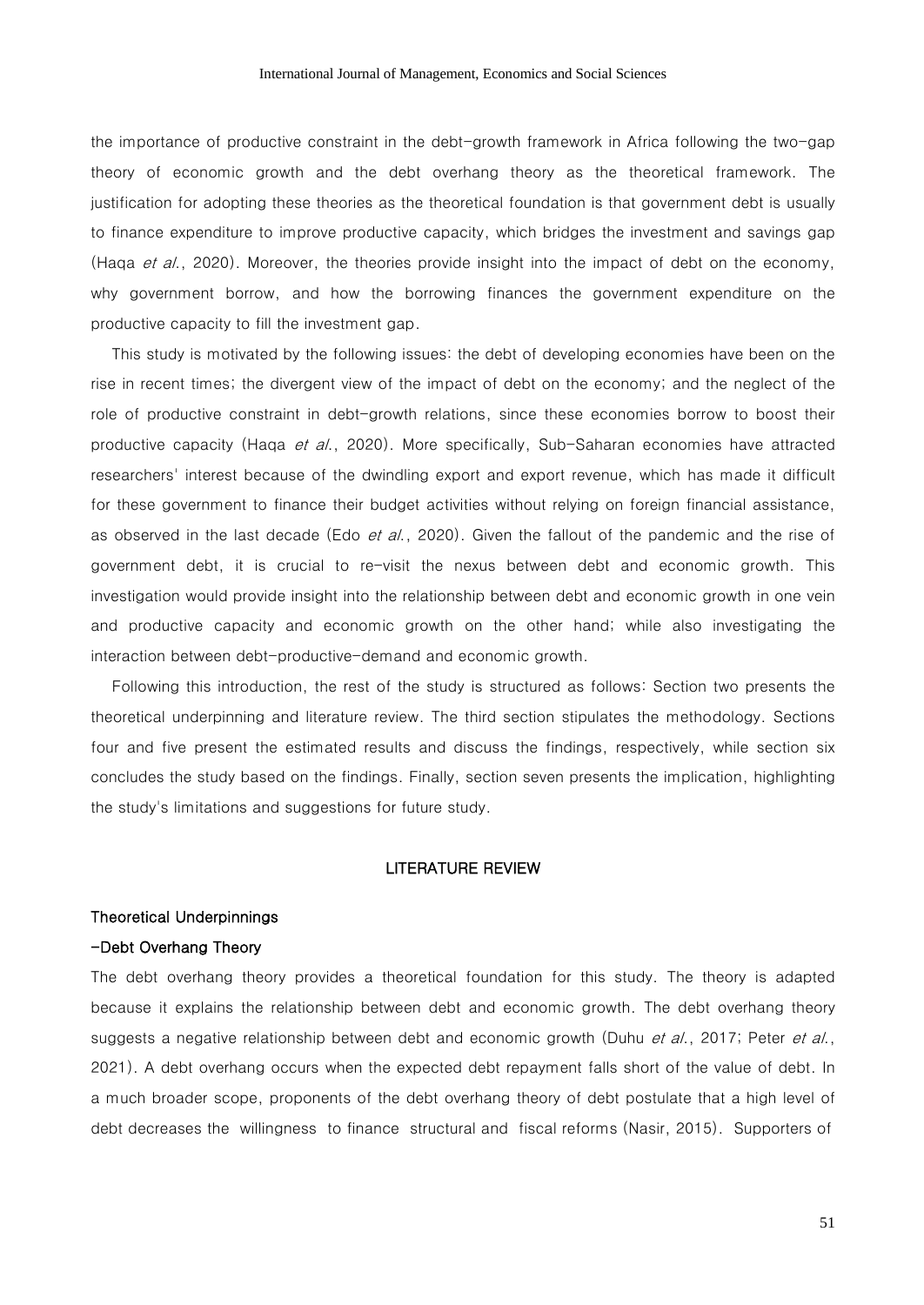this theory believes that as debt increases beyond the ability of the country to pay back, private investment is cut back due to the expected future rise in tax. Thus, the high debt and high probability of default discourage investments. As a result, higher debt and debt servicing decreases private investments and negatively affect economic growth (Cohen, 1993; Peter et al., 2021). In other words, when the debt to GDP ratio is higher than the revenue to GDP ratio, less money is available to provide a favourable business environment for private investment, thus the decline in economic growth. Duhu et al. (2017) further describe a debt overhang as a situation where a country's total debt is higher than its capacity to pay back, which creates a decline in the economy because less money is available for capital expenditure as infrastructure, education and health.

Moreover, Edet-Nkpubre (2013) posits that debt negatively affects economic growth through disincentive and illiquidity. The disincentive effect inhibits future investments- decreases investment expenditure generating a downturn in the economy (decrease in economic growth). These activities create a cycle of further decline in economic growth. Furthermore, due to the reduction in economic growth and increase in the debt-GDP ratio, a further disincentive is created in the system, which aggravates the situation leading to stagnation. The illiquidity effect of debt overhang is similar to the crowding-out effect position of the classical school of thought. As the country distribute resources to debt servicing, little or nothing is available for other productive activities. This implies the country allocates more resources to servicing debt rather than capital accumulation, which set in the debt liquidity trap. As a result, servicing debt becomes a liquidity trap because the indebted country struggles to limited available resources between consumption, investment and debt servicing. Thus it reduces the amount of money available for investment and economic growth (Cohen, 1993; Edet-Nkpubre, 2013; Peter et al., 2021).

On the other hand, Reinhart et al. (2012) emphasizes two channels with which debt affects economic growth: the quantity effect and interest rate risk premium. The quantity effect of investment occurs when the high debt decreases the available resources for private investment. Moreover, this effect sets a further decrease in private investment if the government attempts to reduce the high debt burden by raising taxes, unanticipated inflation or fund transfer from the private sector. On the other hand, the interest rate risk premium involves the rising risk premium on debt because of the uncertainty of payback when due. This leads to a high real interest rate in the long run, which negatively affects investment, consumption of durable goods, and interest-sensitive sectors.

The debt overhang argument of Reinhart et al. (2012) and Reinhart and Rogoff (2010) suggest that debt accumulation promotes economic growth to a certain level. However, further accumulation of debt negatively impacts growth as the marginal cost of debt is most likely to exceed its marginal benefit (See Figure 1), which ultimately leads to adverse effects of debt on growth (Fiagbe, 2015;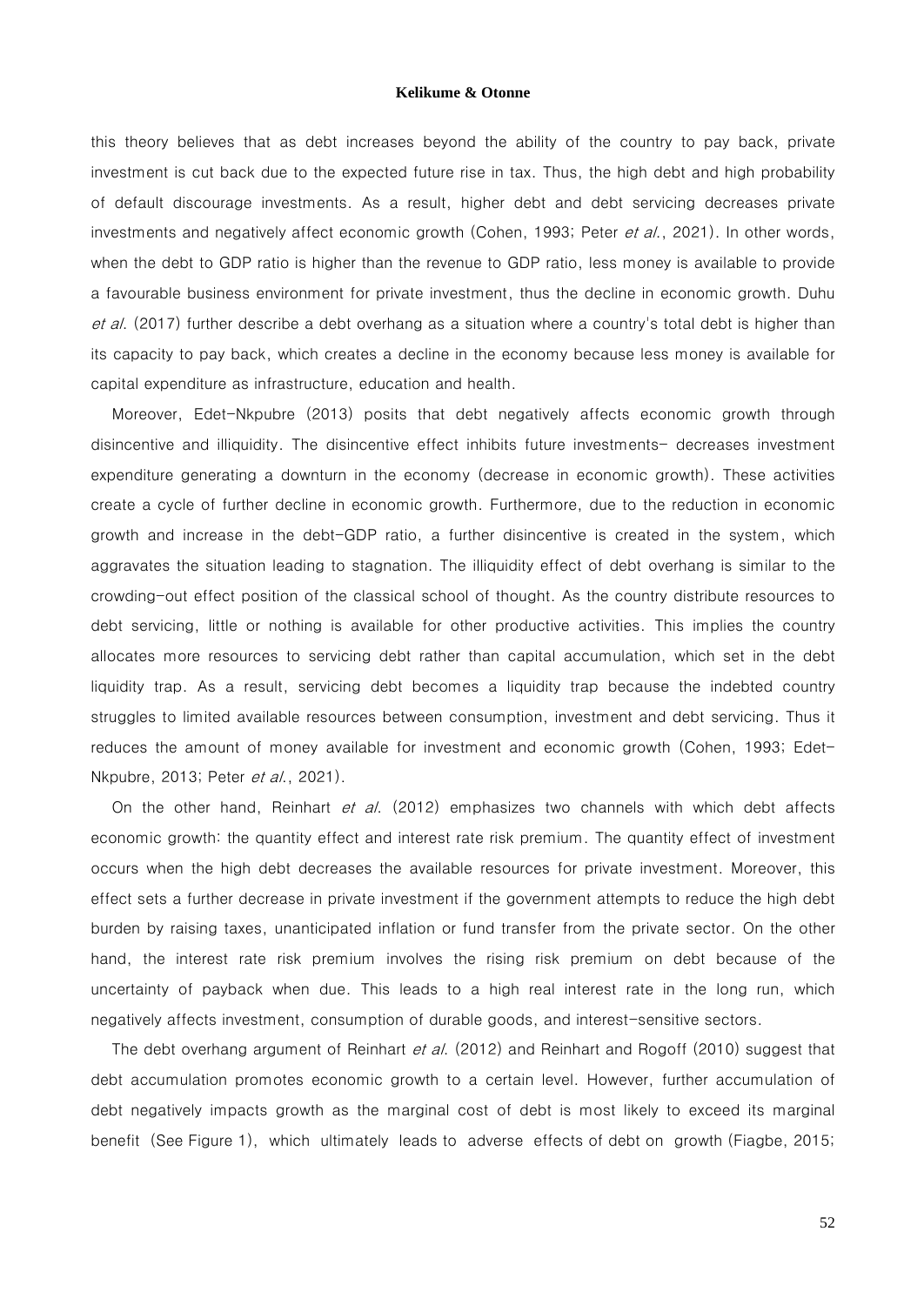Whajah et al., 2019). In Figure 1, as long as the debt is between 0 and optimum debt level  $(D*)$ , the expected repayments are within the county's ability to pay back with little or no default. Surpassing point A as debt (D) further increases raises the default risk. Point E marks the turning point where  $D*$ and the risk of actual default reaches a level that causes a decline in economic growth. In essence, the theory postulates that further accumulation of debt creates debt service costs higher than the country's ability to pay back in the future (Musibau *et al.*, 2018). A reasonable level of debt that promotes productive investment boosts economic growth. However, further debt growth above a particular level could slow economic growth.



Source: Agenor (2000)

*Figure 1. Debt Overhang Hypothesis* 

#### -Two Gap Theory and Productive Constraints

The second theory that provides theoretical justification for the study is the two-gap theory of economic growth. This theory explains how debt interacts with productive capacity and capital investment to boost economic conditions. The two-gap theory is a theory of economic growth that postulates that the financing gap in the economy can be closed by borrowing (Nasir, 2015). The theory is crucial in explaining why nations seek financial assistance (Chenery and Strout, 1996; Gachunga, 2018; Otonne, 2014). The two-gap theory of economic growth stipulates two economic growth and development condition constraints: savings and foreign exchange. The savings constraint requires foreign direct investment for equilibrium within the economy, while the foreign exchange constraint requires foreign aid or external debt to close the gap.

Moreover, according to Rostow stages of economic growth theory, to move from underdevelopment to development requires a certain level of capital investment to boost economic growth (Nasir, 2015; Rostow, 1960). Thus, according to Rostow (1960), the condition for taking off to development requires an investment of at least 5 percent of GDP. Therefore, if the resources within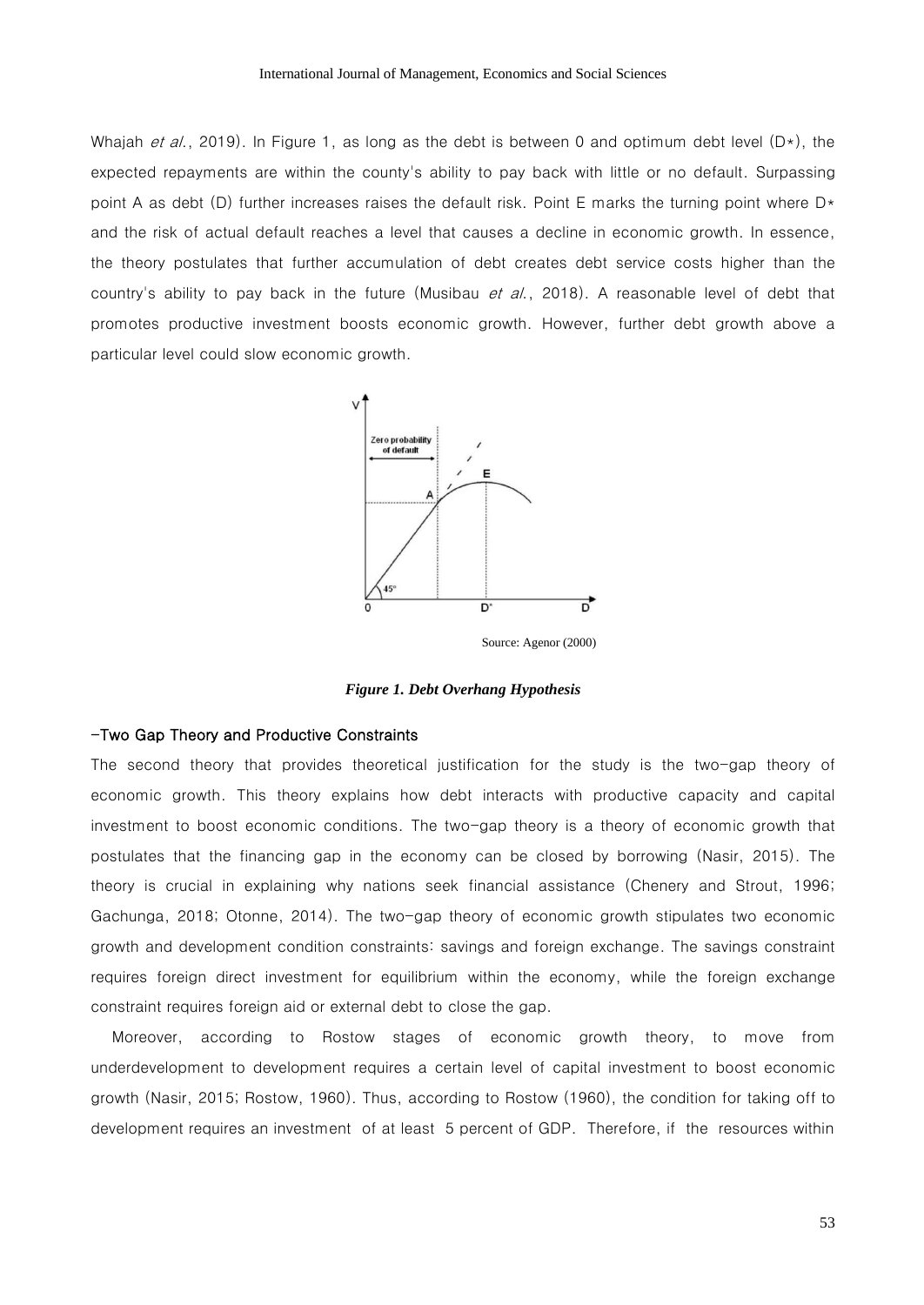the economy are not sufficient in developing countries, Rostow suggests financing by external debt. As a result, the government usually borrows funds to finance expenditure to improve their ability to produce goods and services in developing countries, which bridges the investment and savings gap since these economies are characterized by a shortage of national savings (Haqa et al., 2020).

Chenery and Strout (1996), describing the two-gap theory, postulates an accounting identity that shows the necessity of national savings. The postulation explains the difference between the "foreign exchange gap" and the "savings gap", constraining economic growth in developing countries. The savings gap explains the difference between investment and savings, while the "foreign exchange gap" is between imports and exports. As a result, economies mostly opt for foreign aids or external finance to fill the gap and finance their infrastructural, structural and other productive expenditure to aid the export of goods and services (Gachunga, 2018; Otonne, 2014). Using the national income identities, the gross domestic product (GDP) gives the summation of the values of consumption expenditure (C), investment expenditure and government expenditure (I) and net export (NX). Thus,

$$
GDP = C + I + (X - M) \tag{1}
$$

Also, the theory posits that the gross domestic product gives savings (S) and consumption (paid services) (C).

Thus,

$$
GDP = C + S \tag{2}
$$

Equating both gaps gives;

$$
C + S = C + I + (X - M) \tag{3}
$$

Further simplification gives the equilibrium condition;

$$
I - S = M - X \tag{4}
$$

Equation (4) indicates that both gaps are at equilibrium. However, because those who make decisions about investment, savings, import and export are different people, disequilibrium results in the long run, which serves as an impediment to the target growth of the economy. A savings gap occurs when the savings required to meet investment to achieve the target growth is less (Nasir, 2015). As a result, disequilibrium between both gaps ensues, implying that domestic savings are insufficient to meet domestic investment. Since there is an imbalance, the government is confined to external borrowings to fill the gaps. According to Nasir (2015), the government requires external borrowing to fill the savings-investment gap to achieve the desired economic growth. Borrowing, therefore, accelerate economic growth and influences the economy positively (Gachunga, 2018). By implication, the contribution of external debt is questionable if it does not facilitate improvement in the country's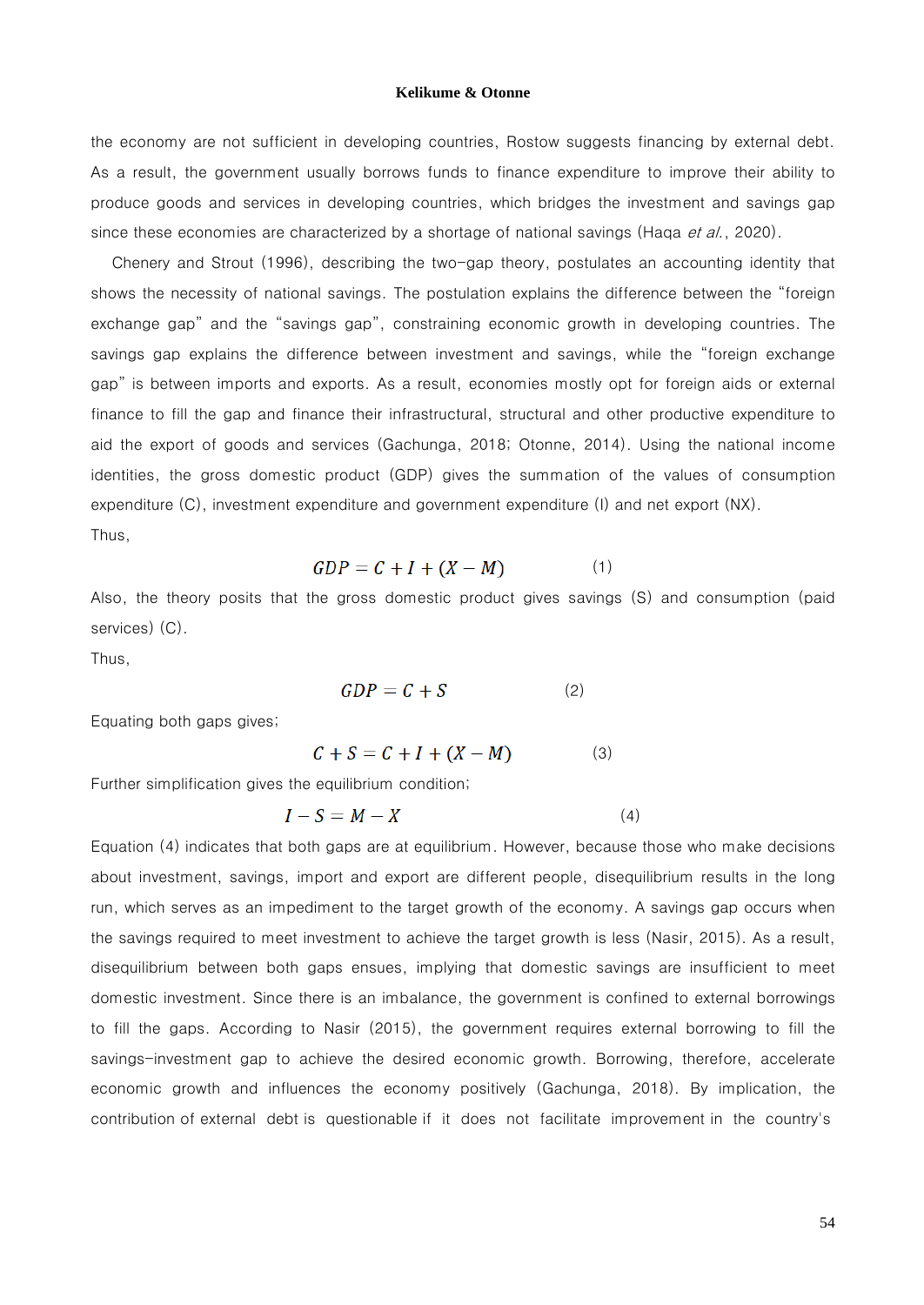economic performance. This study asserts that productive capacity is the silent but essential facilitator of growth in this growth theory. When the savings and foreign constraints are closed, the end of it is the improvement of the ability of the country to produce more goods and services for growth and development. The improvement in the productive capacity is measured by the increase in the components of the productive capacity index, which include advancement in the human capital, natural capital, structural changes, institutions, among others.

### Empirical Review

Studies to examine the relationship between debt and economic growth fall into three categories. Generally, these studies found a positive, negative and non-linear relationship between external debt and economic growth which differ across context, periods and methodology. Theoretically and empirically, the impact of debt on economic growth and the role of productive capacity in the debtgrowth nexus is unclear.

### -Debt-Led-Growth Hypothesis

Many studies using different methodologies, contexts, and periods observe that external debt promotes economic growth. Increasing debt improves investment and facilitates a higher economic growth rate, supporting the debt-led growth hypothesis suggesting a positive impact on economic growth. For example, in a panel study framework, Wibowo (2017) examined the relationship between economic growth and external debt in 8 South-East Asia from 2006 to 2015 using a Panel Vector Autoregressive (VAR). Findings from the study show that external debt promotes economic growth. Other recent studies with similar results in a single country case include Joshua et al., (2020) and Karagoz and Demirhan (2016). These studies support the theoretical position of the Keynesians and the two-gap model more specifically and suggest that external debt boost deficit financing raises investment and income level.

However, some authors argued against the debt-led growth hypothesis, emphasizing that debt can adversely affect the economy, especially when the borrowed funds are not well utilized. Some of these empirical studies found that external debt inhibits economic growth. For example, Lim (2019) examined the relationship between debt and growth in 41 advanced and emerging economies between 1952Q1-2016Q3. The study employed the estimations techniques of the Panel VAR and Generalized Method of Moments and found that debt affects economic growth negatively. Whajah et al. (2019) used a fixed-effect model in 54 African Countries between 2000 and 2016 and found a negative effect of indebtedness on growth. Lartey *et al.* (2018) did similarly but on 50 African countries. Their study employed the estimation techniques of panel ordinary least square and general method of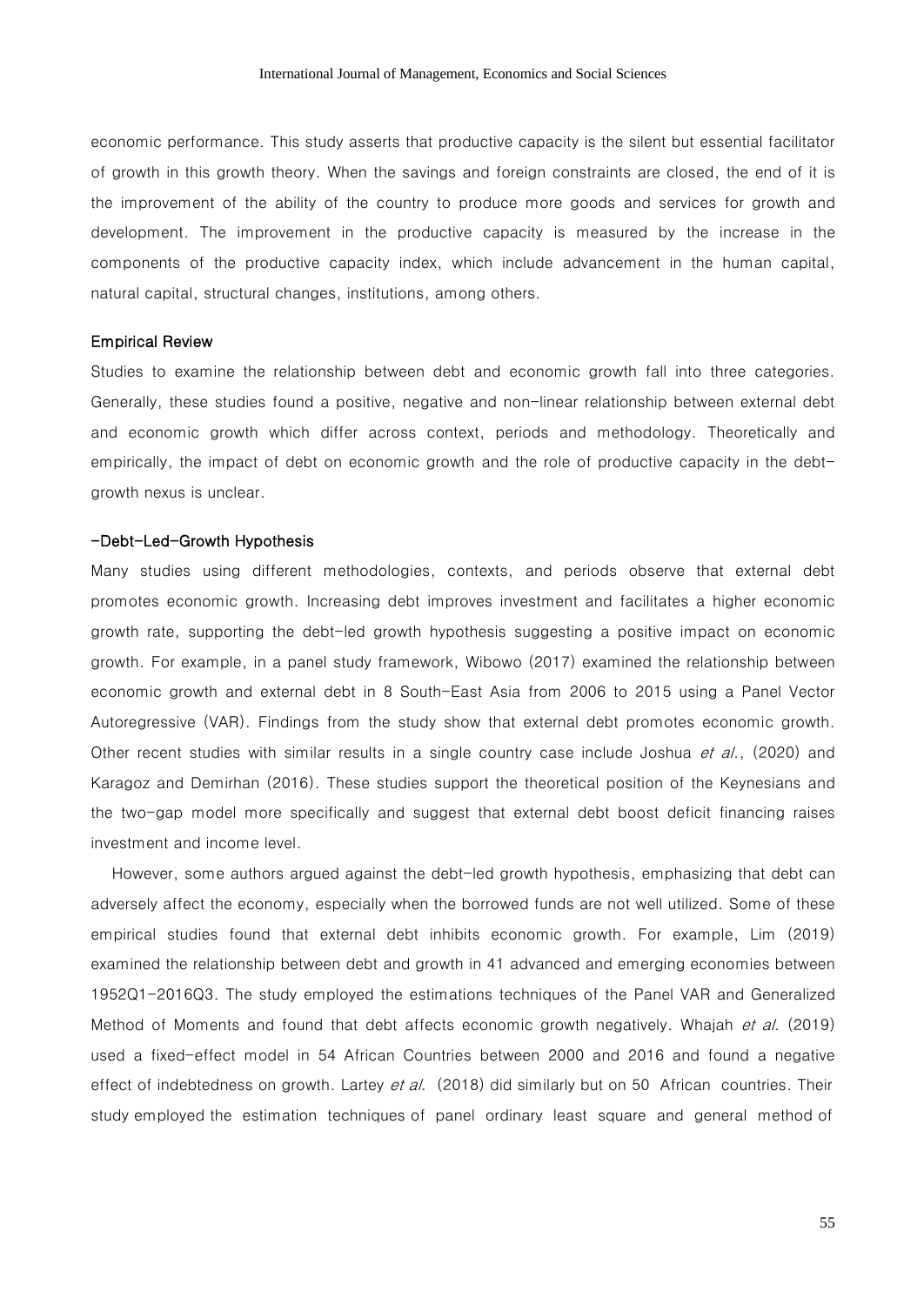moments. Both techniques show a significant negative relationship between external debt and economic growth.

Additionally, Fiagbe (2015) and Senadza et al. (2017) examine the effect of external debt on growth in 39 selected Sub-Saharan African countries. The studies use GMM to show that external debt negatively affects economic growth, suggesting a direct effect of the debt hypothesis. Seyram et al. (2019) did a similar study with the same methodology on 48 Sub-Sarahan African countries from 1990 to 2017. Findings show no evidence of a non-linear relationship between external debt and GDP growth but a linear and harmful effect of debt. Mensah et al. (2019), in a study of 38 African economies from 1970 to 2015 using panel Autoregressive distributed lag (ARDL) model, found a significant negative relationship of external debt on economic growth. Gachunga (2018) also did a study on 38 selected Sub-saharan Africa between 1990 and 2016. The study employed Panel GMM and found a significant negative relationship between external debt and economic growth. However, according to the study, external debt is more harmful to middle-income countries than low-income countries. Mumba and Li (2020) found a negative relationship between short term and long-term external debt in the short and long run using ARDL in 9 Southern African countries between 2000 and 2018. Using ten countries, Tran (2020) examined the relationship between external and domestic debt on ASEAN's economic growth. The study employed a fixed-effect panel estimator and argued that an adverse effect of external debt on growth exist in sub-group of lower-middle-income countries. Other studies with negative findings in single-country cases include Kharusi and Ada (2018), and Dey and Tareque (2020). These studies support the classical school of thought and the debt overhang hypothesis and suggest that external debt mostly crowds out public and private investment and decreases income in the long run.

Authors among the opponents of the debt-led growth hypothesis, contrary to the positive and negative effects, observe a non-linear relationship between debt and economic growth. On the nonlinearity of the impact of public debt on economic growth, some other studies investigate the debtgrowth threshold. Results from these studies suggest a non-linear debt-growth relationship. For example, Gomez and Sosvilla-Rivero (2017) investigate the threshold level beyond which public debt negatively impact economic growth in Euro-Area countries between 1961 and 2015. Using the twostage least square, all the countries aside from Belgium recorded a negative impact of debt on growth before the threshold. These results show evidence of a U-shape relationship in other selected Euro-Area countries except for Belgium. Tran (2020) identified a similar relationship in the upper-middleincome group of 10 ASEAN countries.

Hsing (2020), on the other hand, found an inverted U-shaped relationship in Bulgaria with a threshold value of 40.96 percent. Checherita-Westphal and Rother (2012) investigated the non-linear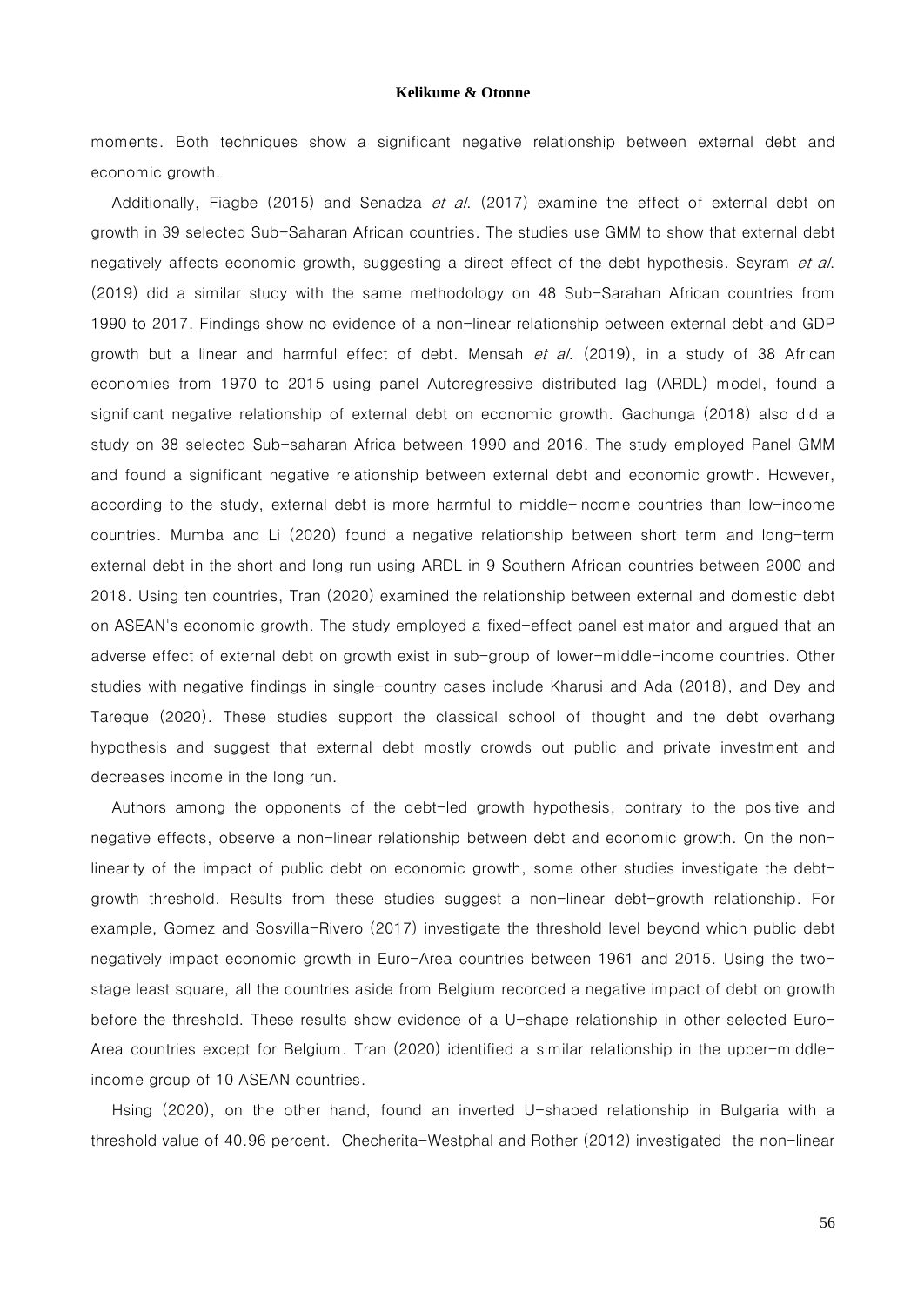impact of the relationship between debt and growth in 12 Euro area countries and found a threshold value of 90 percent to100 percent. Mensah et al. (2019) investigated the threshold of external debt in 38 African economies from 1970 to 2015 using the Panel Autoregressive distributed lag model. The study results show that external debt from 50 percent to 80 percent of GDP negatively affects economic growth. This result shows that external debt positively influences growth below the threshold in the selected countries and negatively above the threshold, as suggested by the debt overhang hypothesis.

However, few studies examined the role of public and private debt on convergence and the causality effect. For example, Gomez-Puig and Sosvilla-Rivero (2018) examined the effect of nonfinancial debt on economic growth in 10 Euro-Area countries between 1980 and 2015 using a Twostage least square estimator. Findings from the study show that the effect of public debt on growth is not significant. However, the study found private debt to be a significant determinant of economic growth in these countries, although the direction of impact differs from one country to another. The findings of this study as touching private debt align with the study of Rant et al. (2020), which found that private debt and public debt show a significant influence of convergence. Petrakos et al. (2015) examined the targeted and non-targeted convergence rate in European Union countries between 1998-2009. Panel data and Two-Stage Least Square findings show that targeted debt leads to growth while non-targeted debt leads to divergence. Wamboye and Tochkov (2015) investigated the effect of external debt on convergence in labour productivity on two respective samples: 32 and 41 Sub-Saharan African countries between 1970-2010 and 1984-2010, respectively, employing a system GMM. The empirical investigation results show that external debt is a determinant of divergence in labour productivity. Musibau *et al.* (2018) examined the causality effect between economic growth and external debt in ECOWAS members countries between 1980 and 2015. The study employs short-run and long-run causality techniques and found the short-run and long-run causality between external debt and economic growth.

From the preceding empirical literature, the impact of public debt, whether domestic debt or external debt, on economic growth, is not clear. As a result of the mixed and divergent views of the impact of debt on economic growth in light of the fallout of the pandemic and increasing public debt of African economies such as Nigeria, Ghana etc., a conclusion cannot be made on the likely impact of external financing. As such, this study proposes to test the null hypothesis that:

 $H_{01}$ : External debt does not significantly impact economic growth in Africa

### -The Role of Improved Productive Capacity in the Debt-Growth Nexus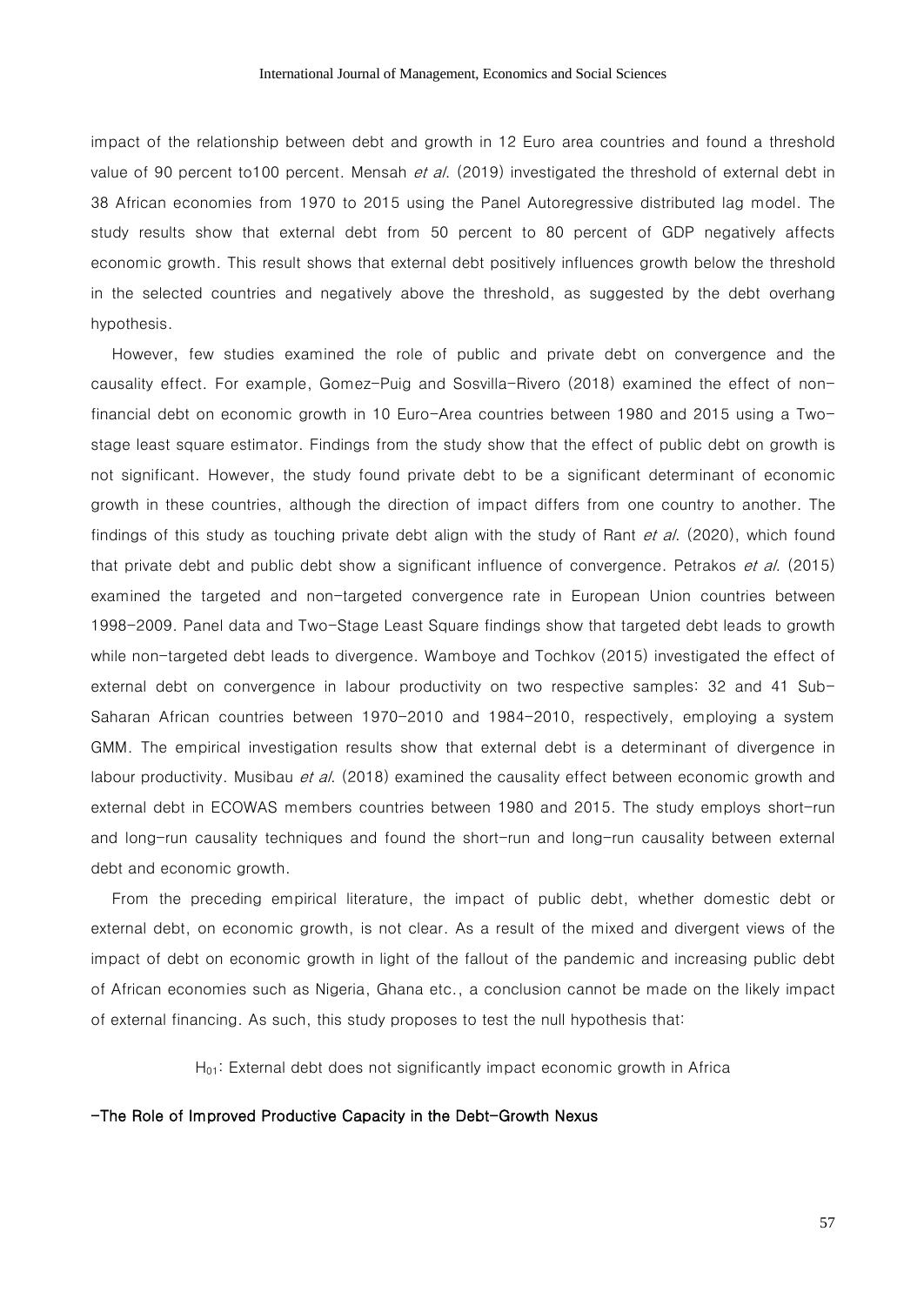In addition, literature on the Debt-led-growth hypothesis and two-gap model further identified determinants of growth aside from the traditional determinants emphasized in the theoretical literature. The debt-led growth hypothesis identified external finance as a significant determinant of growth. On the other hand, the two-gap model identified foreign direct investment, foreign aid or external debt, and improved productive structure as determinants of economic growth. According to literature, variables such as population growth, stock of capital goods, natural resources endowment, and level of technology are the traditional determinant of growth. However, Sadeghi et al. (2020) asserted that the importance of traditional growth determinants declined over time while access to skills and technology, institutions and trade agreements in recent times have become essential determinants.

Moreover, Sala-i-Martin et al. (2004) identified 18 significant determinants from 67 variables. They included the relative price of an investment, primary school enrollment, and the initial real GDP per capita level. Tran (2020), in the study on the debt-growth nexus, identified population growth and total investment as significant determinants of growth in 10 ASEAN countries, which holds when domestic investment is the leading independent variable. On the contrary, when external investment is the primary independent variable, population growth and inflation rate are significant determinants of growth.

Hsing (2020), employing an extended production function, found gross fixed capital formation significant in the debt-growth hypothesis. Woo and Kumar (2015), like other similar studies, found secondary school enrolment rate, liquid liability, Inflation rate, terms of trade growth rate, fiscal deficit, and banking crisis. Gomez-Puig and Sosvilla-Rivero (2017) found population, gross capital formation percent of GDP, human capital index, openness to trade, and GDP deflator as significant factors that determine growth in the Euro-zone area. Joshua *et al.* (2020) identified foreign direct investment (FDI) as net inflow (% of GDP), trade as percent of GDP (TO), and exchange rate (EXR) official rate as a determinant of economic growth in the debt-growth nexus in South Africa. In the EU, factors that induce growth include population growth, degree of openness, foreign direct investment relative to GDP and corruption index, according to a study done by Rant et al. (2020). In a similar context, Checherita-Westphal and Rother (2012) identified private savings, public investment, and total factor productivity as the determinant of growth in that region. Studies such as Lim (2019) in 41 advanced and emerging economies; Whajah et al., (2019) in the African context, Gomez-Puig and Sosvilla-Rivero (2018) in Euro Area found factors not different from the determinants identified above in the debt-growth nexus. To the best of the authors' knowledge, no study has attempted to investigate the influence of improved productive capacity as a determinant in the debt-growth nexus. The absence of this variable in the previous studies on debt and economic growth neglect the theoretical position that public debts are used to finance government expenditure to improve the productive capacity and other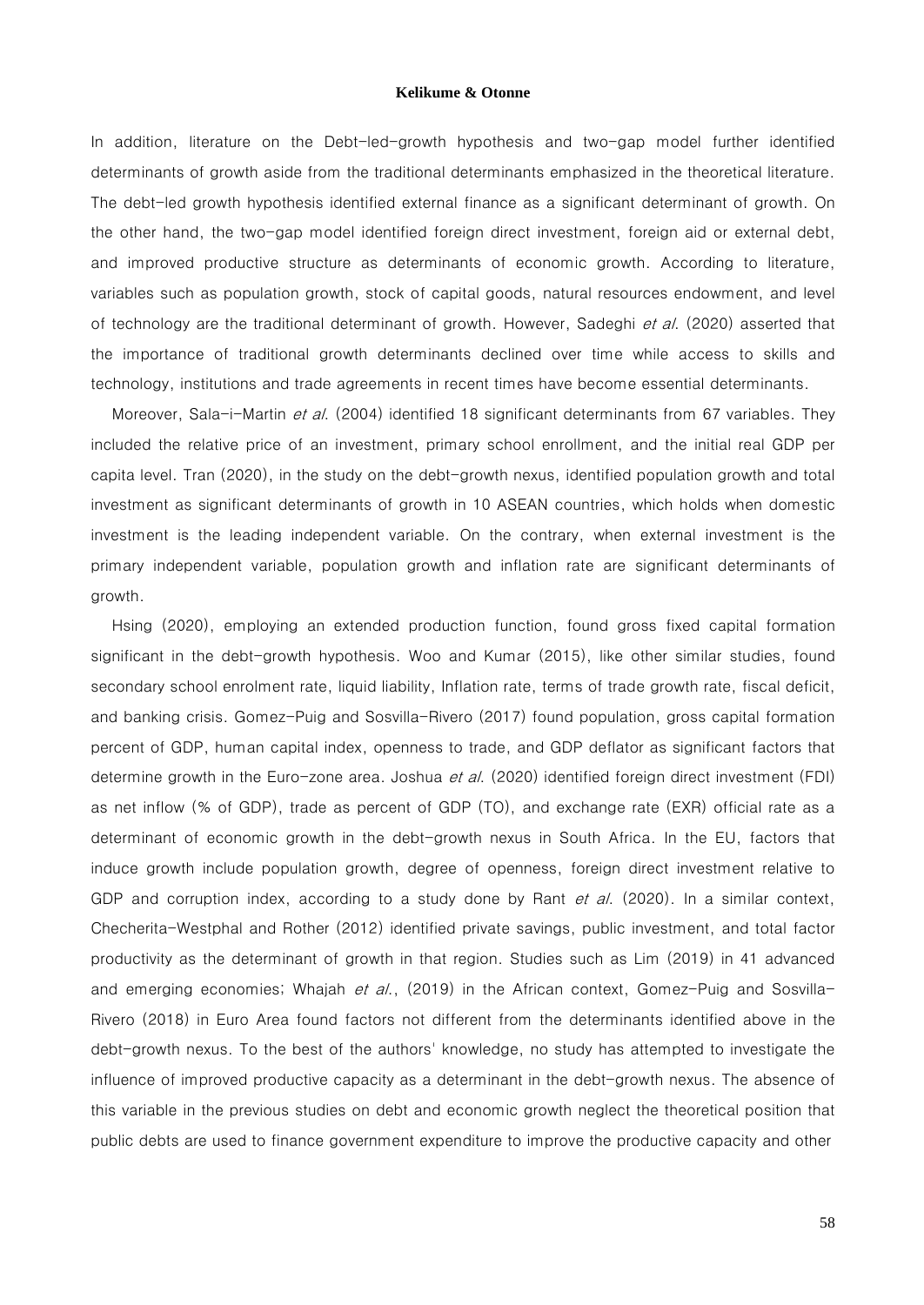capital investment for export promotion. Hence, the study proposes the null hypothesis that:

H<sub>02</sub>: Productive capacity is not a significant determinant of economic growth in the debt-growth nexus.

Although studies such as Hildalgo and Huasman (2009), Felipe et al. (2012), Ferrarini and Scaramozzino (2016), Pugliese et al. (2017), and Gao and Zhou (2018) have examined productive knowledge as a determinant of aggregate demand and growth under the growing literature on economic complexities, not within the context of debt-economic growth nexus. These studies show that productive knowledge or economic complexity is essential in the economic development process. Mewes and Broekel (2020) opined that knowledge production is a fundamental determinant of longterm growth and helps explain the uneven growth patterns of world regions. On the issue of production complexity ability to contribute to economic development, literature shows from findings of various research papers that the role of production complexity in growth and development is critical (Anthonelli et al., 2020; Ferrarini and Scaramozzino, 2016; Gao and Zhou, 2020; Mewes and Broekel, 2020). Therefore, considering that public debt can be a source of finance to boost production capacity and its components, this study proposes the null hypothesis that:

H03: Productive capacity does not significantly interact with external debt in the debt-growth

### **METHODOLOGY**

### -Estimation Technique

The study employed the Panel Ordinary Least Square, Fixed Effect and Panel Generalised Method of Moments (GMM) estimators. Panel analysis provides sufficient data points for analysis with a short time series. It improves the quality and quantity of the data series better than either time-series or cross-sectional analysis (Wei and Bandara, 2009). The proposed estimators are widely used in the literature on the debt-growth nexus. For example, Woo and Kumar (2015) employed Pooled OLS, Fixed effect, GMM, and Between estimator to examine public debt and long-run economic growth in 38 advanced and emerging countries between 1970 to 2008. Other studies that have employed similar methodology include Rant et al. (2020), who worked on 28 EU members' states between 1995-2018; Whajah et al. (2019) worked on 54 African countries between 2000 to 2016; and Lartey et al. (2018) who worked on 50 African countries from 1980 to 2015 to mention a few. These studies and many more in the literature justified using the methods. Furthermore, combining these techniques ensures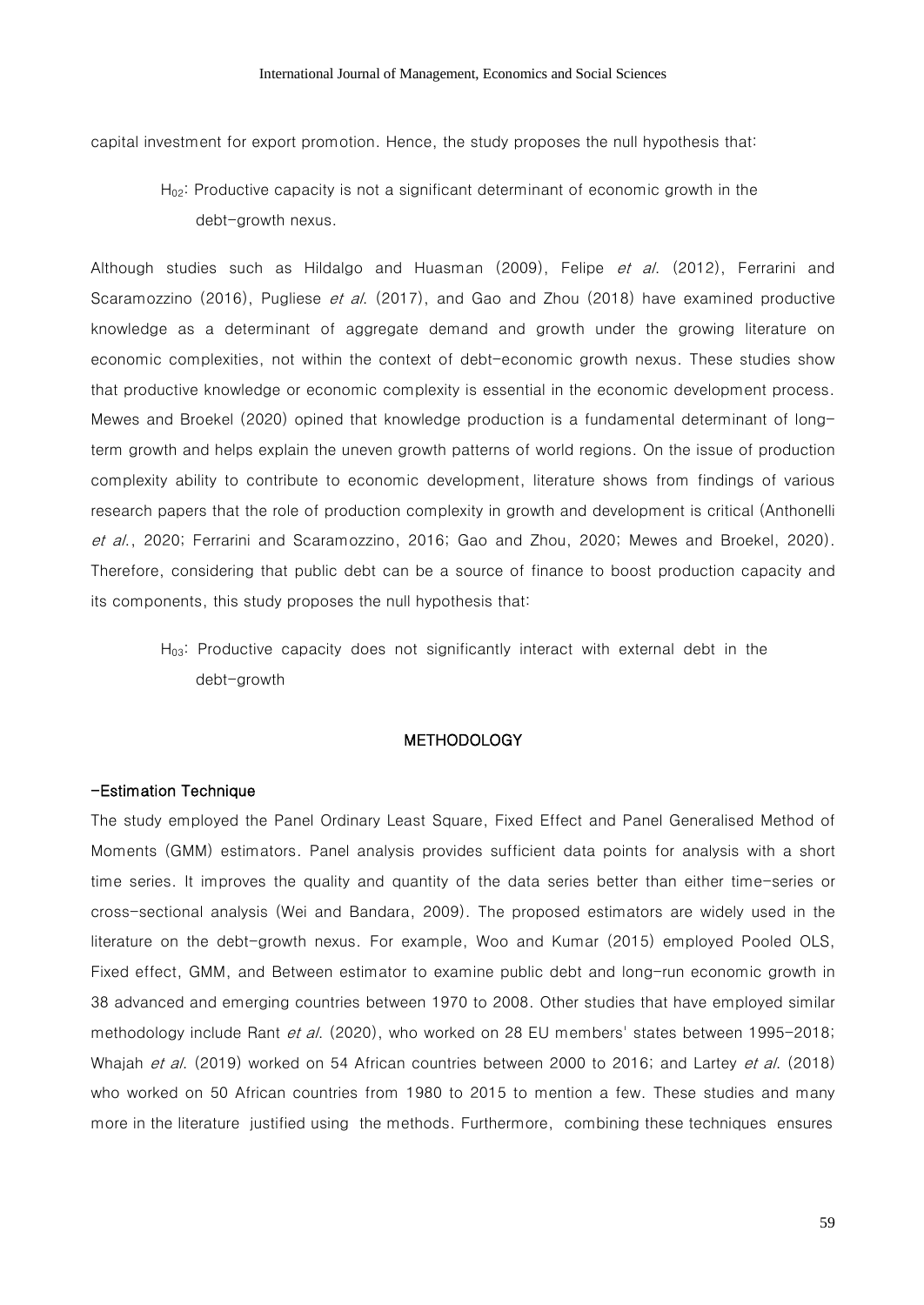the robustness of findings because each panel estimator has its strengths and weaknesses.

The dynamic estimator of GMM addresses the inherent endogeneity problem in a panel study (Ullah et al., 2018). The GMM estimator provides more efficient standard errors in the phase of endogeneity problem usually encountered in Panel analysis (Ullah et al., 2018; Ullah Ullah et al., 2021). This study thus placed a premium on the result of the Generalized Panel Method of Moments (GMM) in the presence of conflicting results.

### -Estimation Procedure

This study examined the effect of external debt on economic growth with and without the interacting role of productive capacity. First, the study examined the characteristics of the data through descriptive analysis using mean, standard deviation, and correlation. Secondly, the series' stationarity properties to examine the probability of a mean reversion tendency of the data series are examined. Finally, two models were estimated to capture the model with and without the interacting variable. That is the sample with the overall variable and the sample without the interaction effect of productive capacity.

### -Sample and Data

The sample periods covered 19 years from 2000 to 2018, covering annual time series data of 54 African countries. These countries and periods were selected based on the availability of data. The sources of data for the study include the World Development Indicator (WDI) and United Nations Conference on Trade and Development (UNCTAD) Statistics portal. In addition, the data collected from these databases include the productive capacity index (PCI) as a proxy for improved productive capacity, real gross domestic product (RGDP) as a proxy for economic growth, and External debt (DBT) as a proxy for external government finance. Other control variables include trade openness (TOP) as a proxy for globalization, official development assistance (ODA) and foreign direct investment (FDI) as proxies for other foreign capital inflows and exchange rate (EXR) a proxy for macroeconomic stability. Also, the study included a dummy variable to capture the income classification level of the countries since the countries have varying income levels. Tables 1 and 2 (See Appendix-I & II) provided the data information for the series. Table 1 summarised the description of the series in terms of their mean, standard deviation, and normality statistics. While Table 2 presented the correlation matrix. The Jarque-Bera statistics showed that all the series did not follow the expected distribution at a 10 percent significance level except gross domestic product (log). Thus, the need to check for the stationarity properties of the series. More specifically, the real gross domestic product (log), external debt (log), the exchange rate (log), other development assistance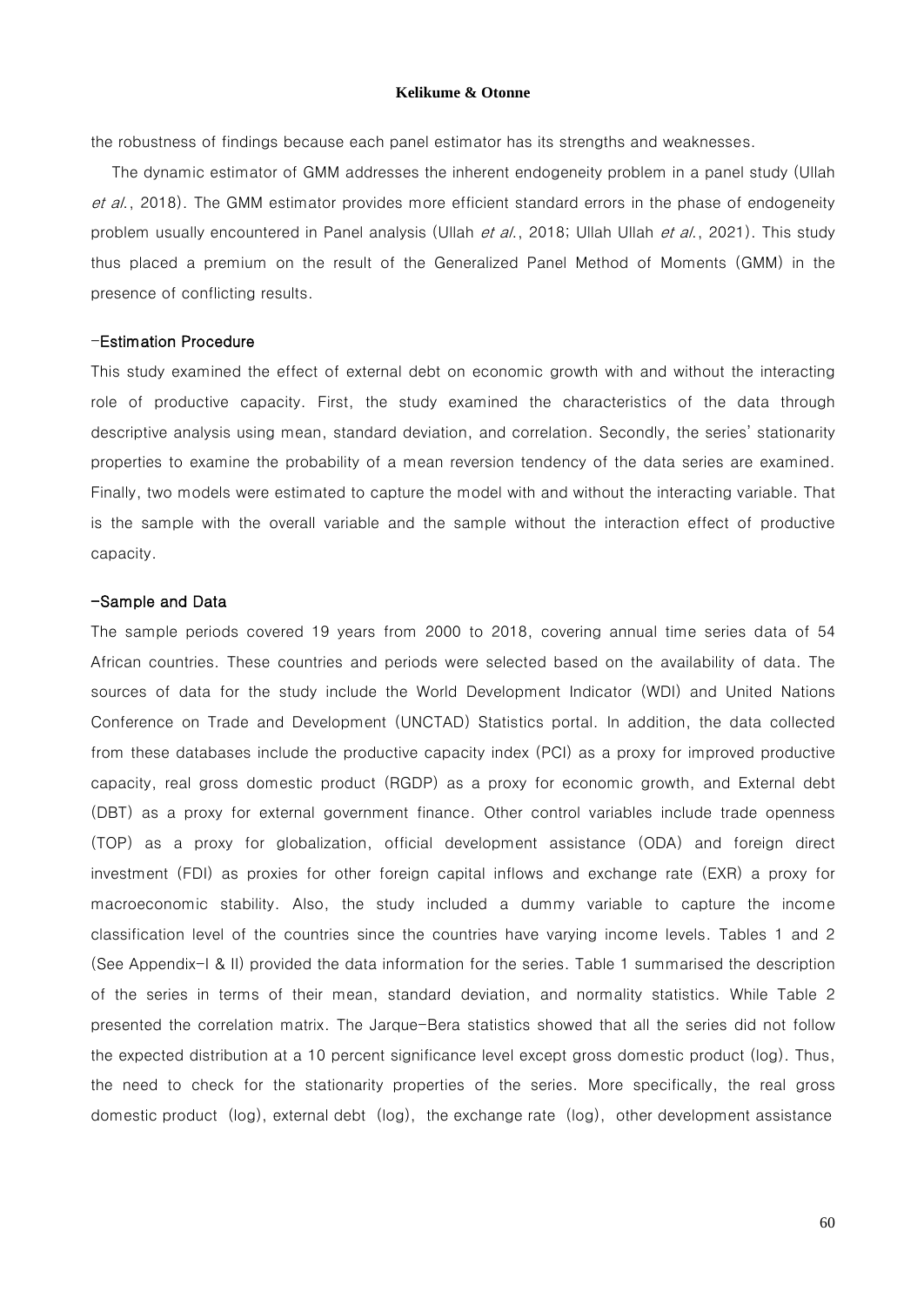(log), trade openness, foreign direct investment (log) and productive capacity recorded a mean value of 23.04, 21.8, 4.6, 19.74, 0.66,16.69 and 22.99, respectively. Furthermore, the correlation coefficients showed that the series are moderately correlated, indicating that the model is free from collinearity.

### -Model Specification

Adapting the debt overhang and two-gap theory of economic growth and debt and the frameworks and empirical research of Gachunga (2018), Senadza et al. (2017), and Seyram et al. (2019), the functional representation of the model to examine the role of productive capacity in the debt-growth relationship is expressed as follow:

#### $RGDP = f(DBT, EXR, ODA, TOP, FDI, PCI)$  $(5)$

Where RGDP is the dependent variable and others are independent variables. The variables except for the productive capacity index and trade openness remains in a transformed form. The econometric model equation (6) shows the re-expression of the functional relationship. Thus, we have:

# $LRGDP_{it} = \pi_0 + \pi_1 LDBT_{it} + \pi_2 LEXR_{it} + \pi_3 LODA_{it} + \pi_4 TOP_{it} + \pi_5 LFDI_{it} + \pi_6 PCI_{it} + \pi_7 (LDBT * PCI)_{it} + \pi_8 (LDBT * ICC)_{it} + \mu_{it}$  (6)

Where LRGDP, LFDI, LDBT, LODA and LEXR are the logarithmic value of the series, while PCI and TOP remain in the level form;  $\mu_{it}$  = the stochastic error term; and  $\pi_i$  = the parameter for estimation.  $ICC_{it}$  = dummy for country categorization where 1 is high and middle-income countries, and 0 for low-income countries,  $LDBT * ICC$  captured the interaction effect of income categorization.  $LDBT * PCI$  measured the interacting effect of productive capacity. Estimating the total effect of external debt stock on economic growth requires taking the partial derivative of equation (6) against the debt stock. Thus, we have:

$$
\frac{\partial \text{LRGDP}}{\partial \text{LDBT}} = \pi_1 + \pi_7 PCI + \pi_8 ICC \qquad (7)
$$

The magnitude and direction of the interacting variable coefficients show how the interaction between productive capacity and external debt stock affect the debt-growth nexus and how external debt affects high, middle, and low-income African countries.

### -Total Effect of External Debt on Economic Growth with Productive Capacity as Interacting Variable The interest in the case of the interacting effect of productive capacity is on the sign of  $\pi_1$  and  $\pi_7$ .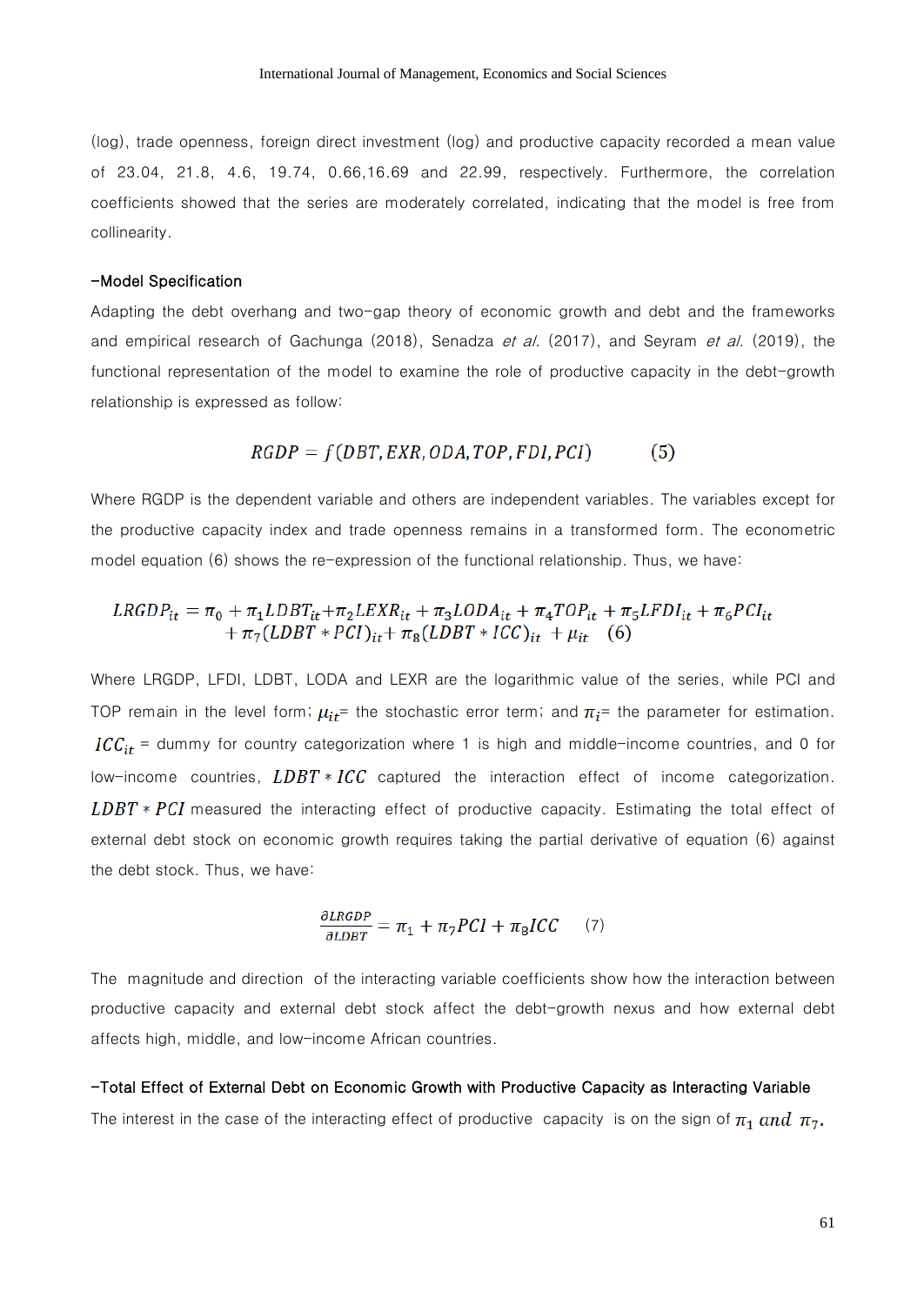First, if  $\pi_1 > 0$ , and  $\pi_7 > 0$  then debt positively impacts economic growth, and productive capacity boosts this positive impact. The implication of this to policymakers should be to accumulate debt and finance productive capacity to boost economic growth. Secondly, if  $\pi_1 > 0$  and  $\pi_7 < 0$  debt positively influences economic growth, and productive capacity adversely affects the positive impact. Such an outcome requires a reduction in productive capacity finance to achieve the long-run benefit of debt. Thirdly, if  $\pi_1$  < 0 and  $\pi_7$  > 0 then debt harms growth, and improving productive capacity mitigates the negative impact on economic growth. The policy implication is to introduce a policy that will facilitate the growth-enhancing impact of debt. If  $\pi_1 < 0$  and  $\pi_7 < 0$  then debt harm economic growth and financing productive capacity improves the negative impact. The policy implication is to make both external debt and productive capacity spur growth through well-formulated policy instruments.

### -Total Effect of External Debt on Economic Growth with Income Level as Interacting Variable

The dummy variable coefficient  $(\pi_8)$  implies that the debt growth nexus is significantly affected by the wealth of the economy. First, if  $\pi_8 > 0$  and  $\pi_1 > 0$  whether the country is rich or poor promotes the positive impact of debt on growth. Secondly, if  $\pi_8$  < 0 and  $\pi_1$  > 0 whether the country is rich or poor hampers the positive effect of debt on growth. Thirdly, if  $\pi_8 > 0$  and  $\pi_1 < 0$  whether the country is rich or poor mitigates the negative impact of debt on growth. Lastly, if  $\pi_8$  < 0 and  $\pi_1$  < 0 whether a country is rich or poor aggravates the negative impact of debt on growth.

### -Total Effect of External Debt on Economic Growth with both Productive Capacity and Income level as Interacting Variable

Summarily, if  $\pi_1 > 0$ ,  $\pi_7 > 0$  and  $\pi_8 > 0$  then the debt positively impacts economic growth and productive capacity and the income level promote this positive impact. Hence, policymakers should increase debt and productive capacity while also generating alternative sources of revenue to boost economic growth. Moreover, if  $\pi_1 > 0$ ,  $\pi_7 < 0$  and  $\pi_8 > 0$  debt influences economic growth positively, while productive capacity adversely affects the positive impact even though the income level plays a significant role in boosting economic growth. However, if  $\pi_1 < 0$ ,  $\pi_7 > 0$  and  $\pi_8 < 0$  then debt harms growth, and productive capacity mitigates the negative impact on economic growth while the income level contributes to the negative effect on growth. If  $\pi_1 < 0$ ,  $\pi_7 < 0$  and  $\pi_8 < 0$  then debt harm economic growth and productive capacity and income level improve the negative impact. Furthermore, if  $\pi_1 > 0$ ,  $\pi_7 > 0$  and  $\pi_8 < 0$  debt positively influences economic growth, while productive capacity boosts the positive impact while the income level adversely affects the impact of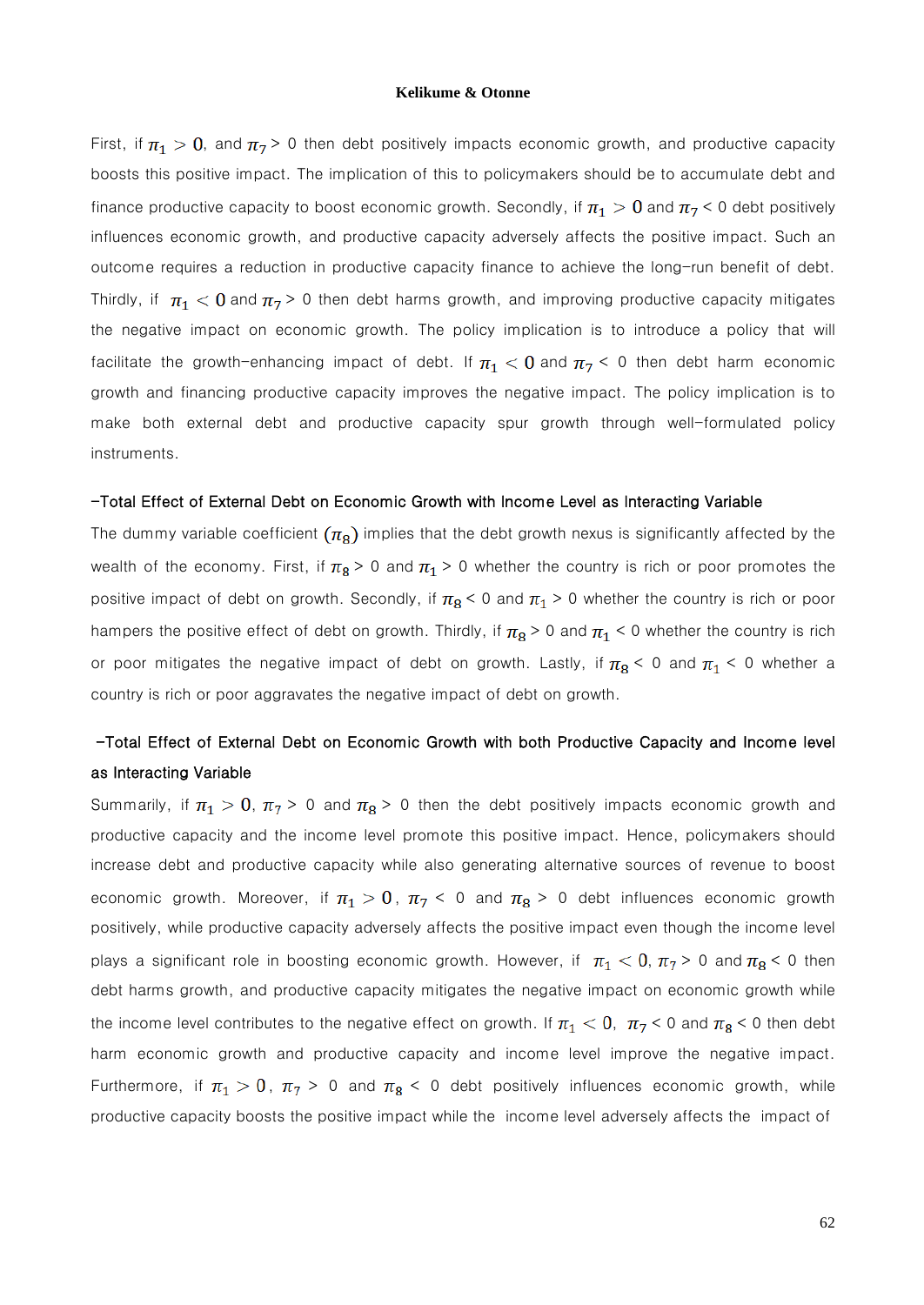debt on growth. Also, if  $\pi_1 < 0$ ,  $\pi_7 > 0$  and  $\pi_8 > 0$  then debt harm growth but productive capacity and income level mitigate the negative impact of debt on growth. In a similar narrative if  $\pi_1 > 0$ ,  $\pi_7 <$ 0 and  $\pi_8$  < 0 then debt led to growth, but productive capacity and income level adversely affect the positive impact of debt on growth.

### -Marginal Effect of External Debt on Economic Growth

Moreover, if the marginal impact on growth  $(\pi_1 + \pi_7 PCI + \pi_8 ICC)$  increases as debt increases, more debt and productive capacity and being rich generate more economic growth.

Further information on the data collected is presented in Table 3 (see Appendix-III) and shows the description of the variables and a priori expectation of the other control variables.

### **RESULTS**

### -Panel Unit Root Test

The study examined the stationarity properties using ADF-Fisher, PP-Fisher and Im, Pesaran and Shin (IPS). Since the data distribution did not follow the expectation, it is essential to carry out unit root testing. Besides, dynamic estimators require that the series be mixed stationary at I(1) and I(0) (Kelikume, 2018). Table 4 (see Appendix-IV) showed the result of the unit root test and display that the series are either stationary at I(0) or first difference I(1). More specifically, going by the three tests, exchange rate (log), foreign direct investment (log), other development assistance (log), productive capacity and trade openness are stationary at I(0) at 10 percent significance level or 90 percent confidence interval. In contrast, the other variables of the study are stationary at I(1). These results imply that a dynamic panel estimator and other panel estimators can be applied to estimate the model.

### -Model Estimation

The study model is estimated using three-panel estimator techniques of Generalized Method of Moments, Fixed effect and Pooled Ordinary Least Square method. The Hausman Test suggested the fixed effect model. With the probability value of the Hausman test as 0.000, the null hypothesis does not favour random effect. Checking other diagnostic properties of the estimations showed that the coefficient of determination is around 0.825733 and 0.994252 for both samples' pooled OLS and fixed effect estimation. Narrowing down to each variable, Table 5 (see Appendix-V) presented the estimation results based on the three estimators. The table showed that external debt (log) significantly impacts real gross domestic product (log) at a 1 percent significance level. More specific-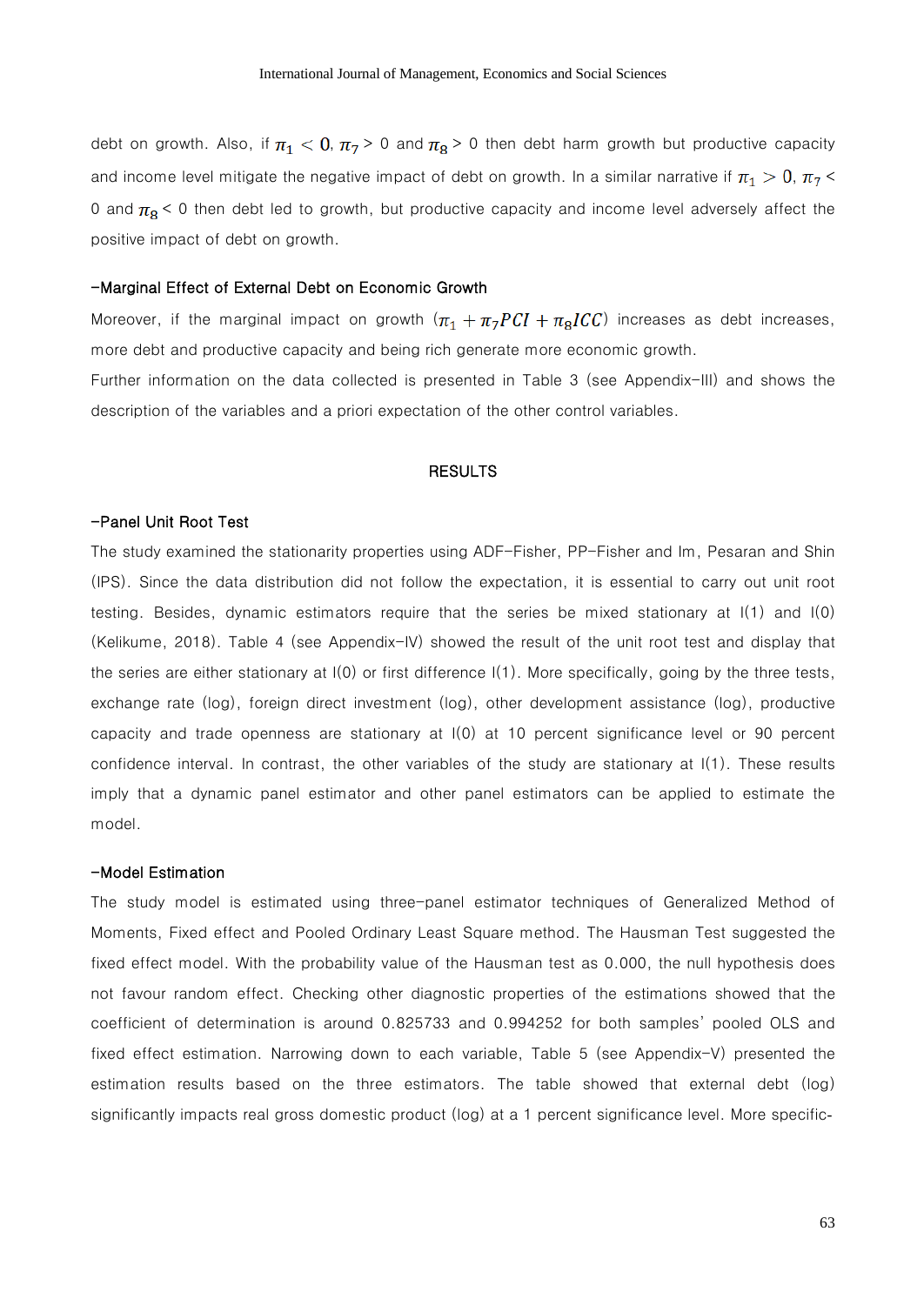ally, only two estimators presented significant coefficients. The pooled OLS estimator (see the first column of Table 5) showed that external debt (log) impact real gross domestic product (log) positively and significantly under both samples. In contrast, its impact on real gross domestic product (log) is negative and significant for the GMM estimator under both samples (see column three of Table 5).

Moreover, the three estimators showed that the exchange rate (log) is a significant determinant of the real gross domestic product (log) at a 1 percent significance level. Specifically, pooled OLS and fixed effect model (see first and the second column of Table 5) showed adverse and significant effects. In contrast, the GMM showed a positive and significant impact under both samples. In addition, other developmental assistance (log) showed a positive relationship with the real gross domestic product (log) from the three estimators. However, the result of the fixed-effect model is not significant at the 10 percent level under the two samples.

On the other hand, trade openness showed a significant negative relationship only for the GMM estimator under both samples (see column three of Table 5). Similarly, Table 5 further showed that foreign direct investment (log) influences real gross domestic product (log) positively and significantly using the three estimators under both samples at 5 percent. The interaction effect of the income categorization similarly showed a positive and significant effect on the real gross domestic product (log) at a 10 percent significance level. The productive capacity index showed a positive and significant impact on real gross domestic product (log) at a 10 percent significance level. More specifically, the pooled OLS shows insignificant results in both samples. In contrast, the GMM showed an insignificant result in the overall sample at a 10 percent significance level. Therefore, the interaction effect of the productive capacity index is positive and significant with the GMM model.

### **DISCUSSION**

The diagnostic test-coefficient of determination is 82.6 percent and 99.4 percent, indicating the dependent variable variation caused by the explanatory variables in the pooled OLS and fixed effect estimation model. Moreover, a similar variation in the dependent variable in the sample with the overall variables ensued.

For the pooled OLS model, the study has shown that the inclusion of the moderating variable of productive capacity does not significantly influence the model at a 10 percent level of significance. Meaning external debt indicates a positive and significant impact on growth, with the productive capacity not significantly moderating this impact. At the same time, the income level represented as LDBTICC further boosts the positive impact by about 0.022 percent and 0.023 percent on average (see Table 5). The coefficients are 0.712745 without the moderating variable and 0.674136 with the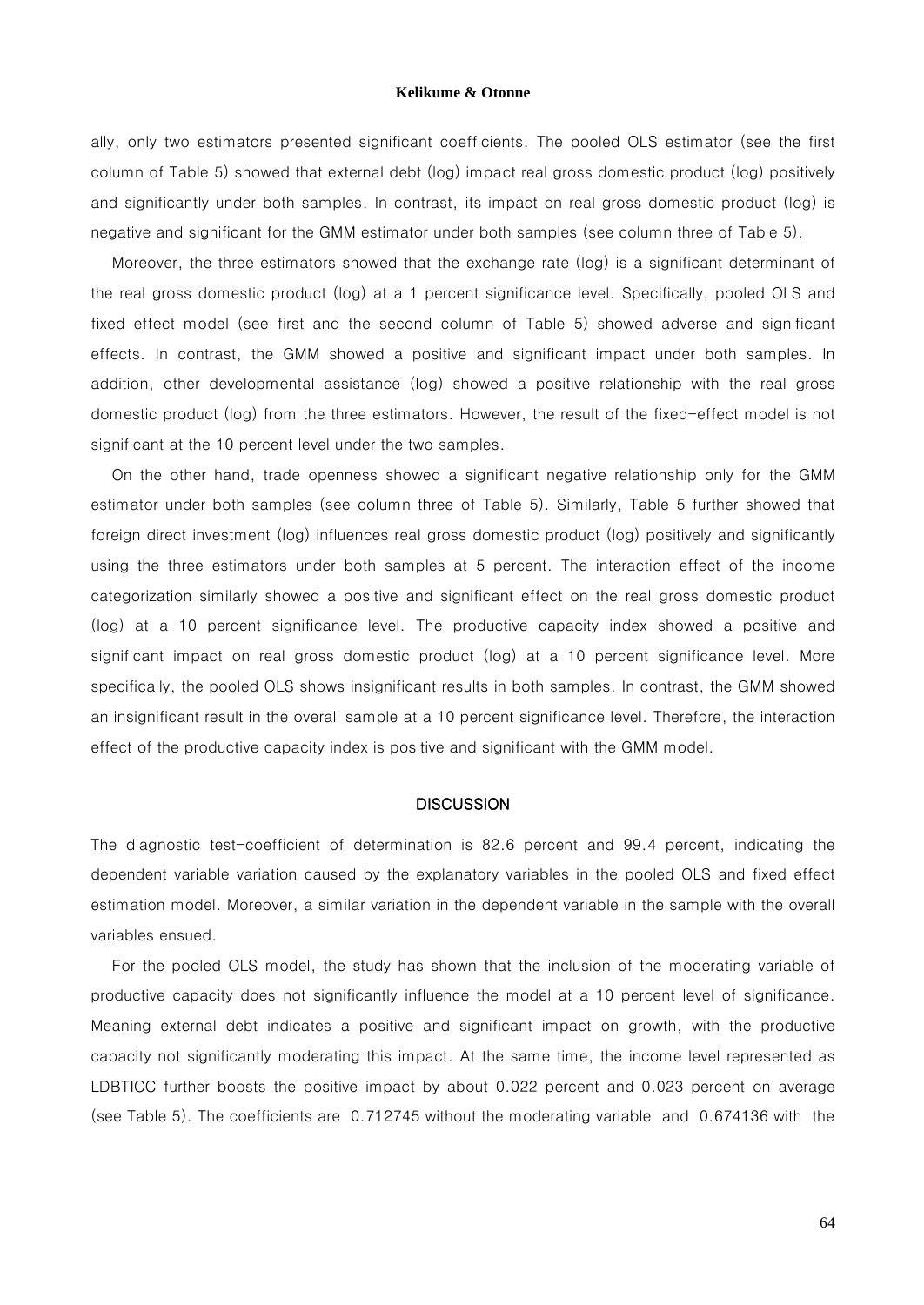moderating variable implying that a 1 percent increase in external debt boosts economic growth by 0.7127 percent and 0.6741 percent, respectively in both cases on average. These results align with the Keynesian school of thought and suggest that external debt is an asset to the economy and can boost income. Studies such as Wibowo (2017) and Karagoz and Demirhan (2016) also found similar results.

However, for the panel GMM result, the study has shown that the productive capacity index plays a significant role in the debt-led growth hypothesis. Although, unlike the pooled OLS model, external debt impact economic growth negatively and significantly at 1 percent level of significance, and productive capacity play a significant role in mitigating the negative impact of external debt on economic growth, aligning with the classical school of thought position. In this case, efficient use of External debt ameliorates its harmful impact. Empirical studies such as Senadza et al. (2017), Mensah et al. (2019), Lim (2019), and Gachunga (2018) found similar results as touching the debt-growth nexus. The coefficient of  $-0.013695$  without the moderating variable and  $-0.047572$  with all the variables included indicating a 1 percent increase in external debt, reduces economic growth by 0.014 percent and 0.048 percent, respectively, at a 1 percent level of significance. Although the moderating role of productive capacity captured by LDBTPCI (see the third column of Table 5) reduces the negative effect by 0.0016 percent.

In comparison, the income level mitigates the negative impact by 0.0176 percent (see the third column of Table 5). However, without the moderating role of productive capacity in the sample, the income level of the countries mitigates the negative impact by 0.025119 percent. Though, the marginal effect on growth is still negative  $(-0.047572+0.017562+0.001673)$ , indicating that overall the effect of debt on growth is harmful even when the role of productive capacity and income level play out.

For the other control variables, productive capacity is a positive determinant of economic growth. More significant for GMM estimation. Other positive determinants of economic growth identified in the study include other developmental assistance, trade openness and foreign direct investment. They align with studies such as Gomez-Puig and Sosvilla-Rivero (2017) and Joshua *et al.* (2020). Moreover, this study has shown that the exchange rate shows a mixed impact on economic growth based on different estimations. The pooled OLS shows a negative determinant, while the fixed effect and GMM estimates show a positive determinant on the average at a 10 percent significance level.

### **CONCLUSION**

This study has provided new insight into the debt-led growth hypothesis in Africa and the role and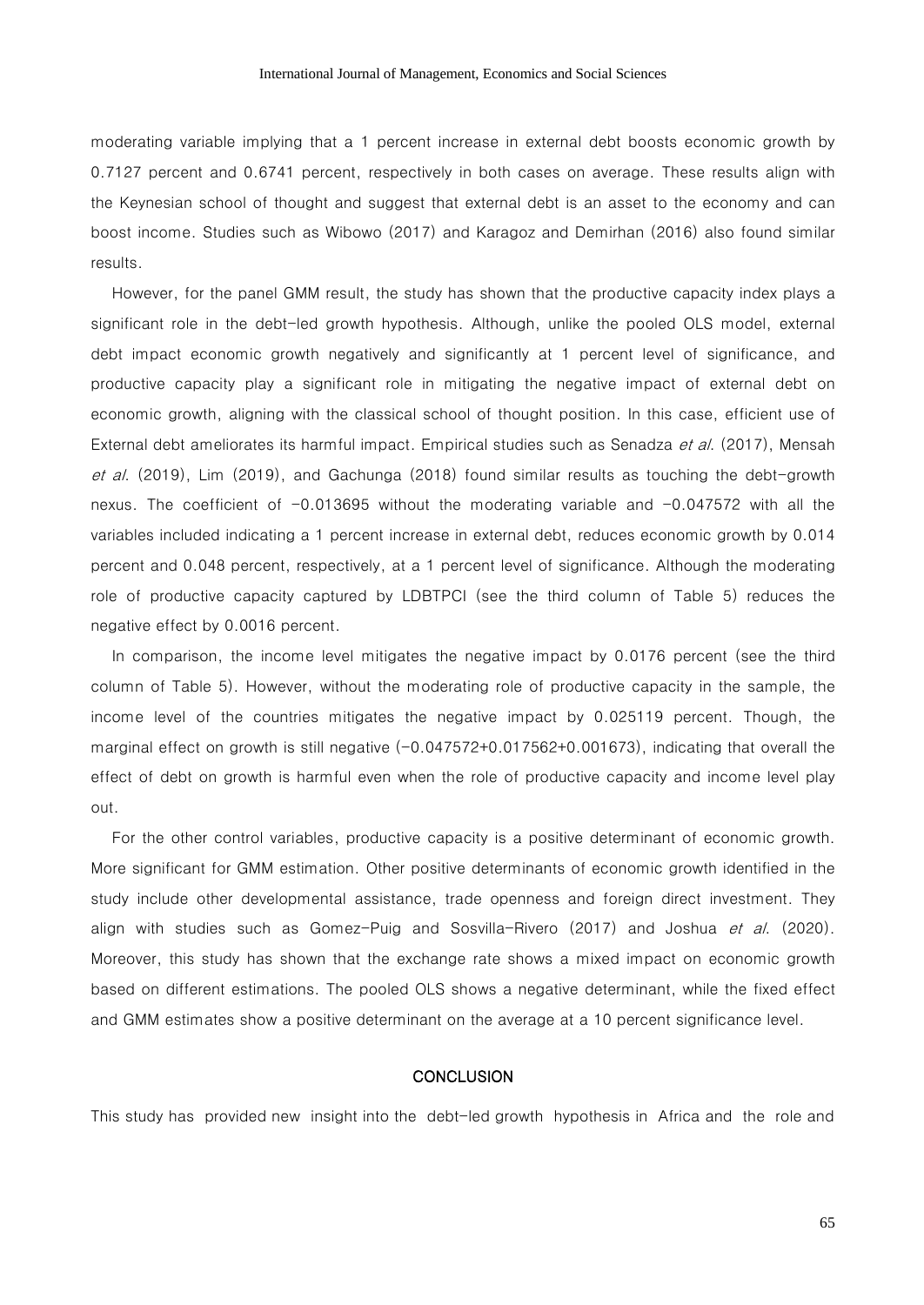interaction effect of productive capacity. The combination of three estimators: pooled OLS, fixed effect and Panel GMM, show that the productive capacity and income level mitigate the negative effect of external debt on economic growth, and the overall impact of debt on growth is negative aligning with the position of the classicalist and previous empirical findings. The study also provided insights into the possible strong growth determinants, including other developmental assistance, trade openness, foreign direct investment, and exchange rate.

### IMPLICATIONS

Amid conflict on the possible effect of external debt on economic growth, various schools of thought have divergent views. The debt overhang theory posits that external debt is harmful to the economy. On the contrary, the Keynesian school of thought asserts that external debt is an asset to the economy and can boost investment, facilitate deficit financing, and promote higher income. This study contributes to the literature on the debt-growth hypothesis in some ways. It provides insights into the role productive capacity plays in the nexus, a variable largely neglected in the literature. The study argues that internal and external borrowing's desired effect would not be realized if the nation's productive capabilities were not considered. Therefore, theoretically, the study explored the two-gap theory of economic growth to highlight the importance of productive capacity, show how the inherent constraints identified by the theory inhibit the productive structure and capacity and demonstrate the relevance of external debt- a form of foreign aid-in closing the gap and meeting the productive needs of the nation.

Secondly, the study's empirical findings show that productive capacity plays a significant role in the debt-growth nexus. Productive capacity reduces the negative impact of debt on growth in Africa. By implication, policymakers in Africa need to introduce policies that will facilitate the growth-enhancing impact of debt and focus on improving their ability to produce goods that will help them grow.

Thirdly, the study also contributes to the literature methodologically. The study is the first to introduce the productive capability index-a multi-dimensional index to measure the productive resources, entrepreneurial capacity and the productive structure of an economy- in the debt-growth nexus.

### LIMITATIONS AND FUTURE DIRECTIONS

This study is limited in a few ways that could serve as a future direction for research. Firstly, this study focuses on the external debt-growth nexus. Future studies can extend this to capture domestic debt and possibly public debt using the same model and estimation technique, an area of originality.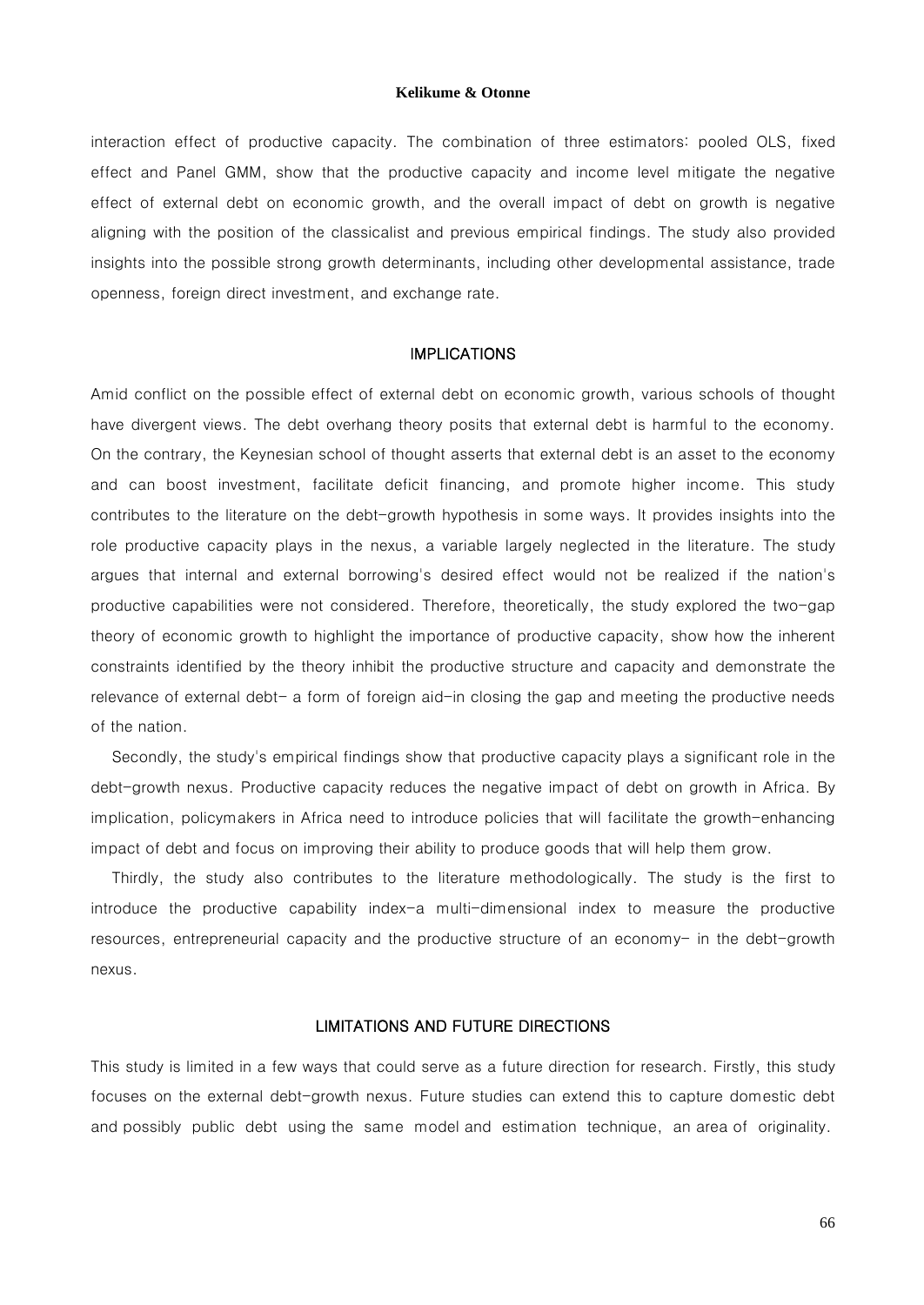Instead of using the external debt variable, the public debt, which involves the addition of both domestic and external debt, could be utilized.

Furthermore, a complementary study can be done in other continents to examine the role productive capacity plays in the debt-growth nexus in developed economies providing a general understanding of the significance of the productive capacity and income level in a different context. Because developed countries tend to have a higher productive capacity index than developing countries, investigating the role of productive capacity in a developed domain would be an exciting adventure. Nevertheless, again, these are areas of novelty for future research hitherto neglected or ignored.

#### **REFERENCES**

- Agénor, P. R. (2000). The economics of adjustment and growth. Academic Press.
- Benjamin, O., Jimoh, S., Otonne, A., Benjamin, S., & Oyolola, F. (2021). Social distancing and the effects of covid-19 pandemic: A study of the six regions of the world. Journal of Insurance and Financial Management, 4(5): 92-117.
- Charles, S. (2008). Corporate debt, variable retention rate and the appearance of financial fragility. Cambridge Journal of Economics, 32 (5): 781-795.
- Checherita-Westphal, C., & Rother, P. (2012). The impact of high government debt on economic growth and its channels: An empirical investigation for the Euro Area. European Economic Review, 56(7):1392-1405. <https://doi.org/10.1016/j.euroecorev.2012.06.007>
- Cohen, D. (1993). Low investment and large LDC debt in the 1980's. The American Economic Review, 83(3): 437-449.
- Dey, S. R., & Tareque, M. (2020). External debt and growth: Role of stable macroeconomic policies. Journal of Economics, Finance and Administrative Science, 25(50): 185-204. <https://doi.org/10.1108/JEFAS-05-2019-0069>
- Duhu, I. G., Ojiya, E. A., & Amadi, U. (2017). Mounting domestic debt and debt servicing debacle: Implications for economic growth in Nigeria. International Journal of Research in Humanities and Social Studies, 4(7): 1-12.
- Edet-Nkpubre, A. (2013). Exploring the nexus between external debt management and economic growth. *International Journal* of Economic Resources, 412, 43-65.
- Edo, S., Osadolor, N. E., & Dading, I. F. (2020). Growing external debt and declining export: The concurrent impediments in economic growth of Sub-Saharan African countries. International Economics, 161, 173-187. <https://doi.org/10.1016/j.inteco.2019.11.013>
- Felipe, J., Kumar, U., Abdon, A., & Bacate, M. (2012). Product complexity and economic development. Structural Change and Economic Dynamics, 23(1): 36-68. <https://doi.org/10.1016/j.strueco.2011.08.003>
- Ferrarini, B., & Scaramozzino, P. (2016). Production complexity, adaptability and economic growth. Structural Change and Economic Dynamics, 37, 2-61. <https://doi.org/10.1016/j.strueco.2015.12.001>
- Fiagbe, A. K. (2015). The effect of external debt on economic growth in Sub-Saharan Africa. Unpublished doctoral dissertation, University of Ghana, Ghana. <http://197.255.68.203/handle/123456789/8399>
- Foley, D. (2003). Financial fragility in developing economies. Development Economics and Structuralist Macroeconomics, Aldershot: Edward Elgar, 157-168.
- Gachunga, M. J. (2018). The impact of external debt on economic growth in Sub-Saharan Africa. Academic Journal of Economic Studies, 4, 57-63.
- Gao, J., & Zhou, T. (2018). Quantifying China's regional economic complexity. Physica A: Statistical Mechanics and its Applications, 492: 1591-1603. <https://doi.org/10.1016/j.physa.2017.11.084>
- Gomez-Puig, M., & Sosvilla-Rivero, S. (2017). Heterogeneity in the debt-growth nexus: Evidence from EMU countries. International Review of Economics and Finance, 51, 470-486. <https://doi.org/10.1016/j.iref.2017.07.008>
- Gomez-Puig, M., & Sosvilla-Rivero, S. (2018). Public debt and economic growth: Further evidence for the Euro Area. Acta Oeconomica, 68(2): 209-229. <https://doi.org/10.1556/032.2018.68.2.2>
- Haqa, M., Khan, A. A., & Akram, M. (2020). Public debt, private investment, and economic growth: Empirical evidence from Pakistan. IIU Journal of Economics and Finance, 1(2): 35-48.
- Hidalgo, C. A., & Hausmann, R. (2009). The building blocks of economic complexity. Proceedings of the National Academy of Sciences, 106(26): 10570-10575[. https://doi.org/10.1073/pnas.0900943106](https://doi.org/10.1073/pnas.0900943106)
- Hsing, Y. (2020). On the relationship between economic growth and government debt for Bulgaria: Test of the Reinhart-Rogoff hypothesis. Theoretical and Applied Economics, 27(4): 187-194. <https://doi.org/10.1016/j.heliyon.2020.e04009>
- Joshua, U., Adedoyin, F. F., & Sarkodie, S. A. (2020). Examining the external-factors-led growth hypothesis for the South African economy. Heliyon, 6(5): e04009.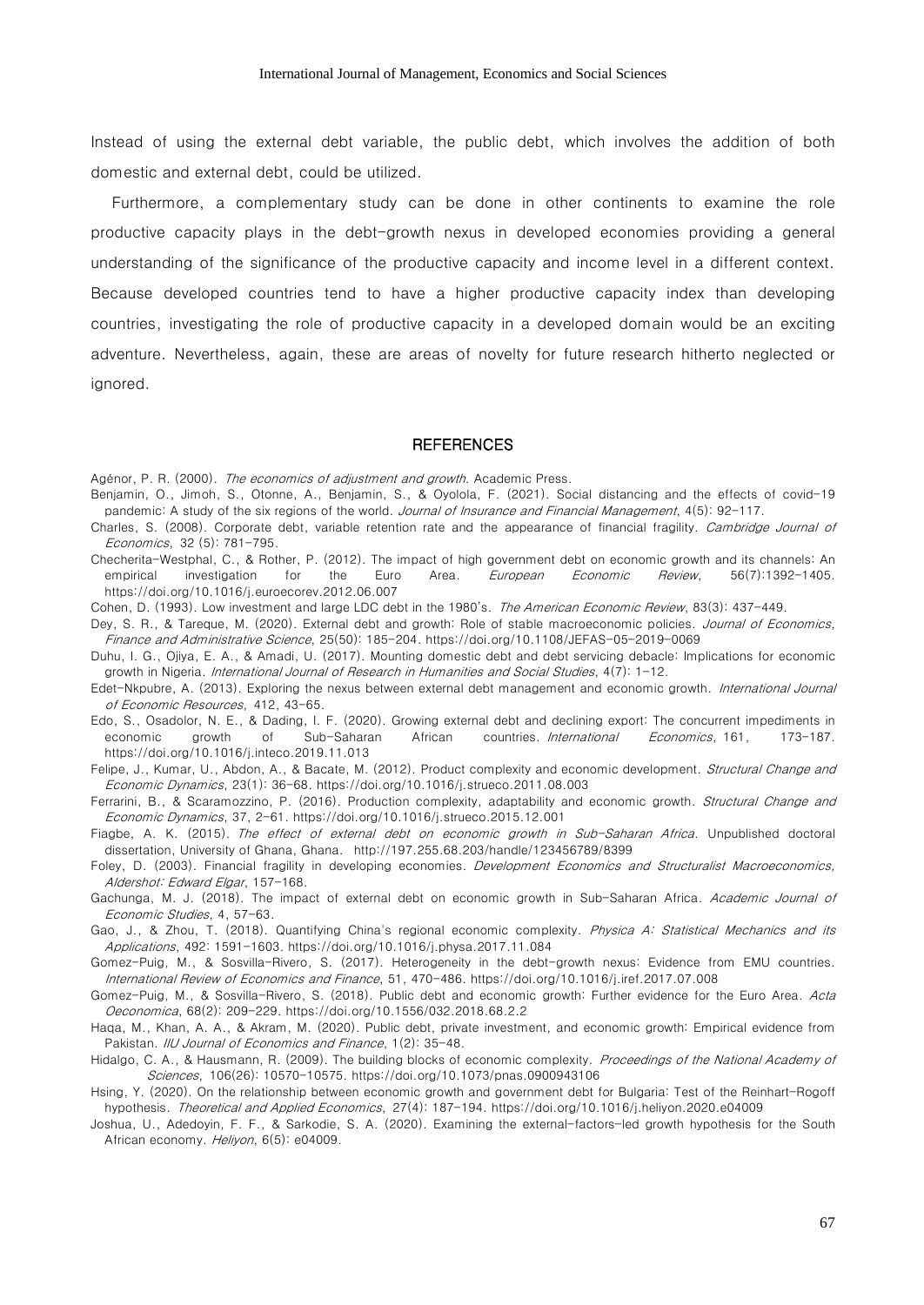- Joy, J., & Panda, P. K. (2021). An empirical analysis of sustainability of public debt among BRICS nations. *Journal of Public* Affairs, 21(2): 1-14. <https://doi.org/10.1002/pa.2170>
- Karagoz, M., & Demirhan, A. (2016). Is really debt a man's whip?. Procedia Economics and Finance, 38, 421-429. [https://doi.org/10.1016/S2212-5671\(16\)30213-1](https://doi.org/10.1016/S2212-5671(16)30213-1)
- Kelikume, I. (2018). An estimation of inflation threshold for Africa. International Journal of Management, Economics and Social Sciences, 7(4): 283-300.
- Kempa, B., & Khan, N. S. (2017). Spillover effects of debt and growth in the Euro Area: Evidence from a GVAR model. International Review of Economics & Finance, 49, 102-111. <https://doi.org/10.1016/j.iref.2017.01.024>
- Kharusi, S. A., & Ada, M. S. (2018). External debt and economic growth: The case of emerging economy. Journal of Economic Integration, 33(1): 1141-1157.
- Lartey, E. Y., Musah, A., Okyere, B., & Yusif, N. (2018). Public debt and economic growth: Evidence from Africa. International Journal of Economics and Financial Issues, 8(6): 35-45. <https://doi.org/10.32479/ijefi.7057>
- Lechtenberg, L. (2017). The debt-to-threshold effect on output: A country-specific analysis. Aisthesis: Honors Student Journal, 8(1): 26-34.
- Lim, J. J. (2019). Growth in the shadow of debt. Journal of Banking & Finance, 103, 98-112. <https://doi.org/10.1016/j.jbankfin.2019.04.002>
- Lima, G. T., & Meirelles, A. J. (2007). Macrodynamics of debt regimes, financial instability and growth. Cambridge Journal of Economics, 31(4): 563-580.
- Mensah, L., Allotey, D., Sarpong-Kumankoma, E., & Coffie, W. (2019). What debt threshold hampers economic growth in Africa?. International Journal of Development Issues, 19(1): 25-42. <https://doi.org/10.1108/IJDI-03-2019-0056>
- Mewes, L., & Broekel, T. (2020). Technological complexity and economic growth of regions. Research Policy, 104156. <https://doi.org/10.1016/j.respol.2020.104156>
- Mumba, C. S., & Li, J. H. (2020). The impact of external debt on economic growth: Evidence from Southern Africa. Journal of Finance and Economics, 8(3): 135-141. <https://doi.org/10.12691/jfe-8-3-6>
- Musibau, H. O., Mahmood, S., Ismail, S., Shamsuddin, Z., & Rashid, N. (2018). Does external debt cause economic growth? An experience from ECOWAS member countries. International Journal of Academic Research in Business and Social Sciences, 8(11): 1256-1264. <http://dx.doi.org/10.6007/IJARBSS/v8-i11/5167>
- Nasir, W. A. (2015). Emerging theoretical approach for sustainable external debt and economic growth. Malaysian Journal of Business and Economics, 2(2): 85-94.
- Nishi, H. (2011). Formalizing debt-led and debt-burdened growth regimes with endogenous macrodynamics of minskian financial structure: A long-run analysis. Documento de Trabajo núm. E-10-016, Kyoto University, Graduate School of Economics, Marzo.
- Otonne, A. (2014). External debt and the Nigerian economy: Threshold analysis. Unpublished Bachelor dissertation, University of Lagos, Nigeria.
- Peter, D. O., Olohungbebe, S. A., & Okoye, C (2021). The effect of debt burden on economic development in Nigeria. American Journal of Humanities and Social Sciences Research, 5(5): 232-241.
- Petrakos, G., Artelaris, P., & Kallioras, D. (2015). *Debt-led convergence in the European Union*. Discussion Paper Series (21), 1, 1-18, School of Engineering, University of Thessaly.
- Pugliese, E., Chiarotti, G. L., Zaccaria, A., & Pietronero, L. (2017). Economic complexity as a determinant of the industrialization of countries: The case of India. Cambridge: Cambridge University Press.
- Rant, V., Marinč, M., & Porenta, J. (2020). Debt and convergence: Evidence from the EU member states. Finance Research Letters, 101617. <https://doi.org/10.1016/j.frl.2020.101617>
- Reinhart, C. M., & Rogoff, K. S. (2010). Growth in a time of debt. American Economic Review, 100(2): 573-78. <https://doi.org/10.1257/aer.100.2.573>
- Reinhart, C. M., Reinhart, V. R., & Rogoff, K. S. (2012). Public debt overhangs: Advanced-economy episodes since 1800. Journal of Economic Perspectives, 26(3): 69-86. <https://doi.org/10.1257/jep.26.3.69>
- Rostow, W. W. (1960). The United States in the world arena. Naval War College Review, 13(6): 122-123.
- Sadeghi, P., Shahrestani, H., Kiani, K. H., & Torabi, T. (2020). Economic complexity, human capital, and FDI attraction: cross country analysis. International Economics, 164, 168-182. <https://doi.org/10.1016/j.inteco.2020.08.005>
- Sala-i-Martin, X., Doppelhofer, G., & Miller, R. I. (2004). Determinants of long-term growth: A bayesian averaging of classical estimates (BACE) approach. American Economic Review, 94(4): 813-835.
- Senadza, B., Fiagbe, K., & Quartey, P. (2017). The effect of external debt on economic growth in Sub-Saharan Africa. International Journal of Business and Economic Sciences Applied Research, 11(1): 61-69.
- Seyram, S., Matuka, A., & Dominic, N. (2019). External debt and economic growth: Two-step system GMM evidence for Sub-Saharan Africa countries. International Journal of Business, 6(1): 39-48.
- Shiferaw, A. (2017). Productive capacity and economic growth in Ethiopia. CDP Background Paper No. 34, Department of Economics and Social Affairs, United Nations.
- Tran, T. P. (2020). The impact of external and domestic public debt on economic growth in ASEAN: A panel-data analysis of per capita income growth for different groups of countries. *Economia*, 70(1): 9-70.
- Ullah, S., Akhtar, P., & Zaefarian, G. (2018). Dealing with endogeneity bias: The generalized method of moments (GMM) for panel data. Industrial Marketing Management, 71, 69-78. <https://doi.org/10.1016/j.indmarman.2017.11.010>
- Ullah, S., Zaefarian, G., & Ullah, F. (2021). How to use instrumental variables in addressing endogeneity? A step-by-step procedure for non-specialists. *Industrial Marketing Management*, 96, A1-A6. <https://doi.org/10.1016/j.indmarman.2020.03.006>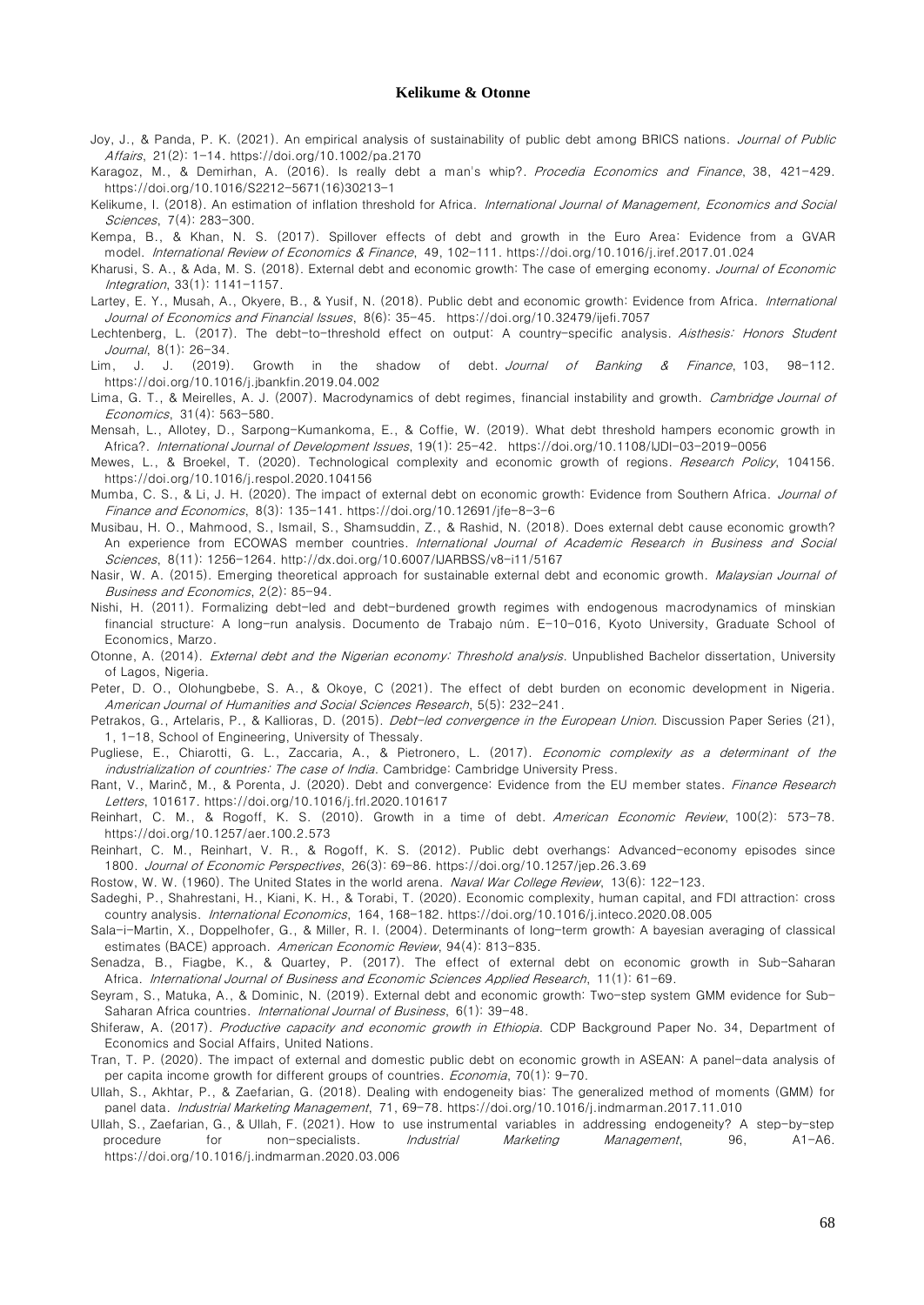- Wamboye, E., & Tochkov, K. (2015). External debt, labour productivity growth and convergence: Evidence from Sub‐Saharan Africa. The World Economy, 38(5): 856-877. <https://doi.org/10.1111/twec.12166>
- Wei, W., & Bandara, Y. M. (2009). FDI spillovers: The strategy for Chinese economic development. In WTO, Accession and Socio-Economic Development in China: 111-134, Chandos Publishing.

Whajah, J., Bokpin, G. A., & Kuttu, S. (2019). Government size, public debt and inclusive growth in Africa. Research in International Business and Finance, 49, 225-240. <https://doi.org/10.1016/j.ribaf.2019.03.008>

Wibowo, M. G. (2017). Public debt and economic growth in the South East Asian countries. Signifikan: Jurnal Ilmu Ekonomi, 6(1): 177-188.

Woo, J., & Kumar, M. S. (2015). Public debt and growth. Economica, 82(328): 705-739.

- Xing, X., Xiong, W., Guo, J., & Wang, Y. (2021). The role of debt in aggregate demand. Finance Research Letters, 39, 101653. <https://doi.org/10.1016/j.frl.2020.101653>
- Yusuf, A., & Mohd, S. (2021). The impact of government debt on economic growth in Nigeria. Cogent Economics and Finance, 9(1): 1-19. <https://doi.org/10.1080/23322039.2021.1946249>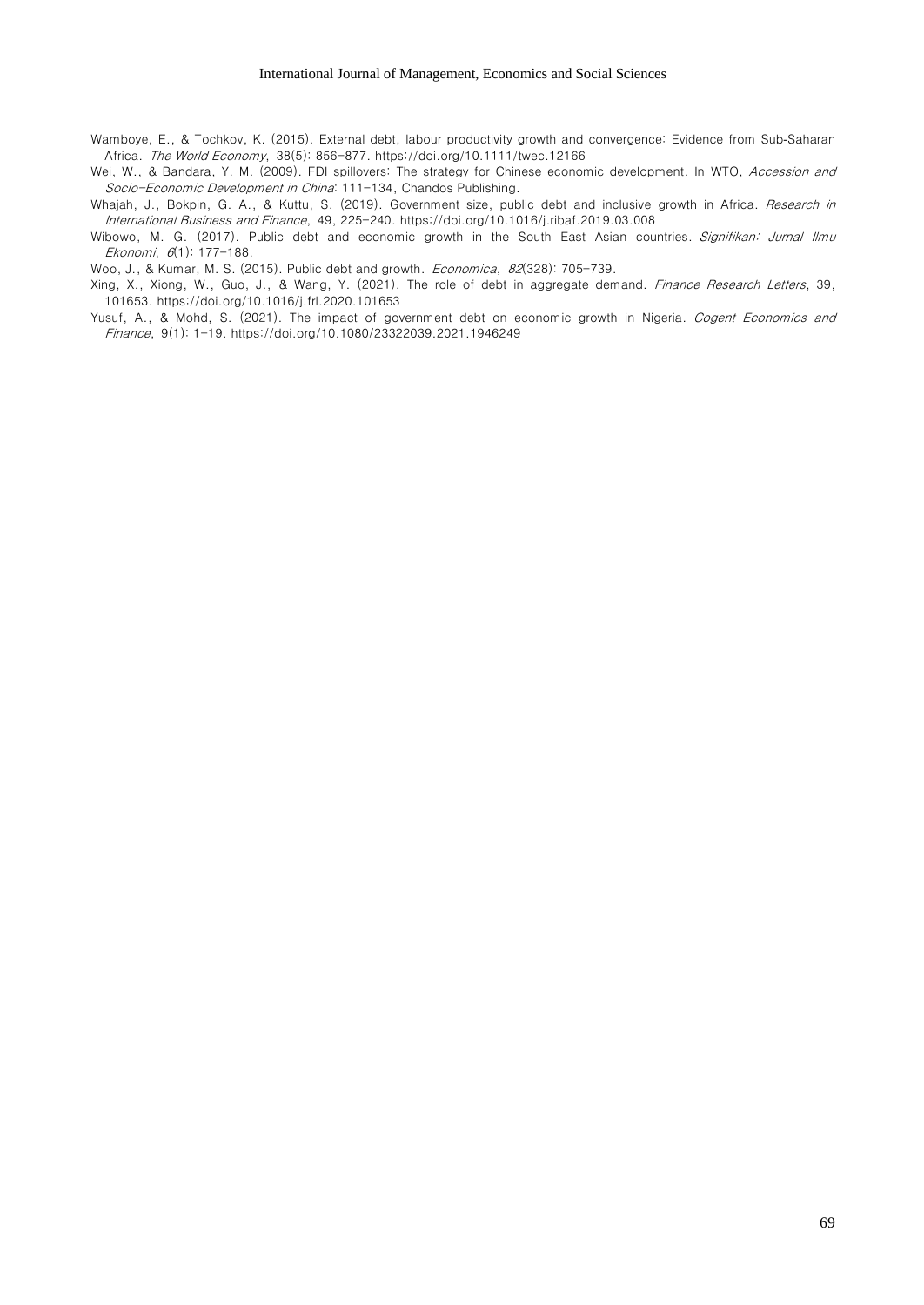### Appendix-I

| <b>Variable</b> | Obs. | <b>Mean</b> | Std. Dev. | Min         | <b>Max</b> | Jarque-Bera |
|-----------------|------|-------------|-----------|-------------|------------|-------------|
| <b>LRGDP</b>    | 1007 | 23.04020    | 1.598273  | 18.61715    | 26.86928   | 0.909076    |
| <b>LDBT</b>     | 912  | 21.70771    | 1.425080  | 18.41955    | 25.65018   | 15.72731*** |
| <b>LEXR</b>     | 988  | 4.603477    | 2.368746  | $-3.112977$ | 9.855789   | 40.11031*** |
| <b>LODA</b>     | 1024 | 19.74282    | 1.360166  | 12.79386    | 23.19804   | 72.74924*** |
| <b>LTOP</b>     | 1026 | 0.662776    | 0.443175  | 0.000000    | 5.611313   | 12229.38*** |
| <b>LFDI</b>     | 608  | 16.69133    | 3.177645  | 1.724355    | 22.76346   | 216.8508*** |
| <b>PCI</b>      | 1026 | 22.99596    | 4.389105  | 12.57652    | 37.38910   | 121.4317*** |
| <b>LDBTPCI</b>  | 912  | 487.7586    | 99.51410  | 267.6814    | 873.2977   | 145.4962*** |
| <b>LDBTICC</b>  | 912  | 11.94531    | 11.05778  | 0.000000    | 25.65018   | 276.5090*** |
|                 |      |             |           |             |            |             |

Source: Authors' computation using EViews 10

Note: \*\*\* *p*-value < 0.001

### *Table 1. Data Statistics*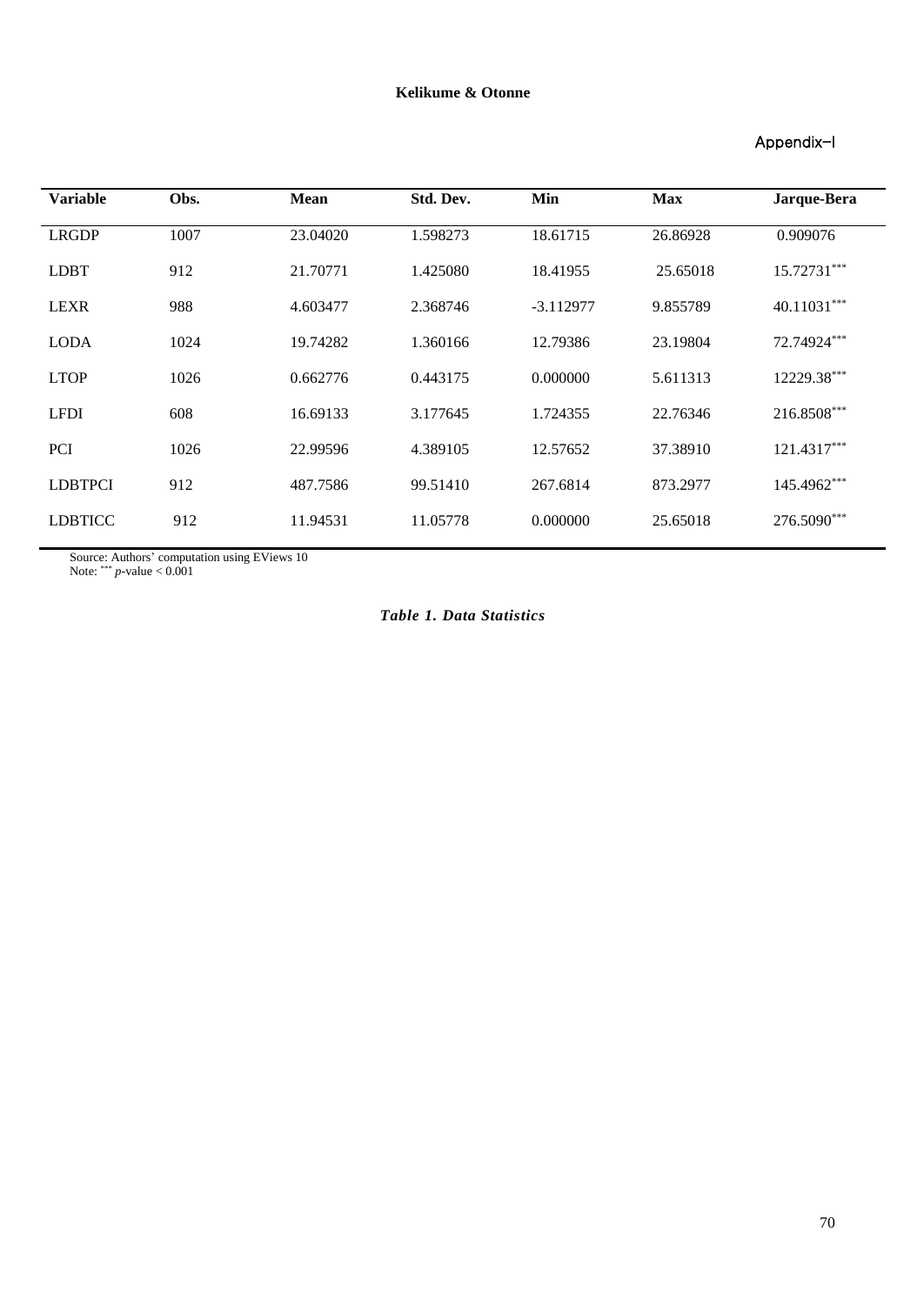### Appendix-II

|                   | <b>LEXDEBT</b>      |                        | LEXDEBTICC LEXDEBTPCI LEXR LFDI |           |       | <b>LODA</b>            | <b>LRGDP</b>        | <b>PCI</b> | <b>TOP</b>     |
|-------------------|---------------------|------------------------|---------------------------------|-----------|-------|------------------------|---------------------|------------|----------------|
| <b>LEXDEBT</b>    | 1                   |                        |                                 |           |       |                        |                     |            |                |
| LEXDEBTICC        | 0.493               | 1                      |                                 |           |       |                        |                     |            |                |
| <b>LEXDEBTPCI</b> | 0.620               | 0.623                  | $\mathbf{1}$                    |           |       |                        |                     |            |                |
| <b>LEXR</b>       | $-0.407$            | $-0.455$               | $-0.554$                        | 1         |       |                        |                     |            |                |
| <b>LFDI</b>       | 0.504               | 0.301                  | 0.418                           | $-0.306$  | 1     |                        |                     |            |                |
| <b>LODA</b>       | 0.558               | $-0.036$ <sup>ns</sup> | 0.175                           | $-0.088*$ | 0.220 | - 1                    |                     |            |                |
| <b>LRGDP</b>      | 0.885               | 0.516                  | 0.588                           | $-0.436$  | 0.564 | 0.542                  | 1                   |            |                |
| <b>PCI</b>        | 0.346               | 0.572                  | 0.948                           | $-0.497$  | 0.308 | $-0.016$ <sup>ns</sup> | 0.356               | 1          |                |
| <b>TOP</b>        | 0.019 <sup>ns</sup> | 0.177                  | 0.168                           | $-0.363$  | 0.212 | $-0.203$               | 0.036 <sup>ns</sup> | 0.208      | $\overline{1}$ |

Source: Authors' computation using EViews 10

Note: All correlations are significant at \*\*\* *p*-value < 0.001 except \* and ns, \* *p*-value < 0.05, ns= Not Significant

### *Table 2. Correlation Matrix*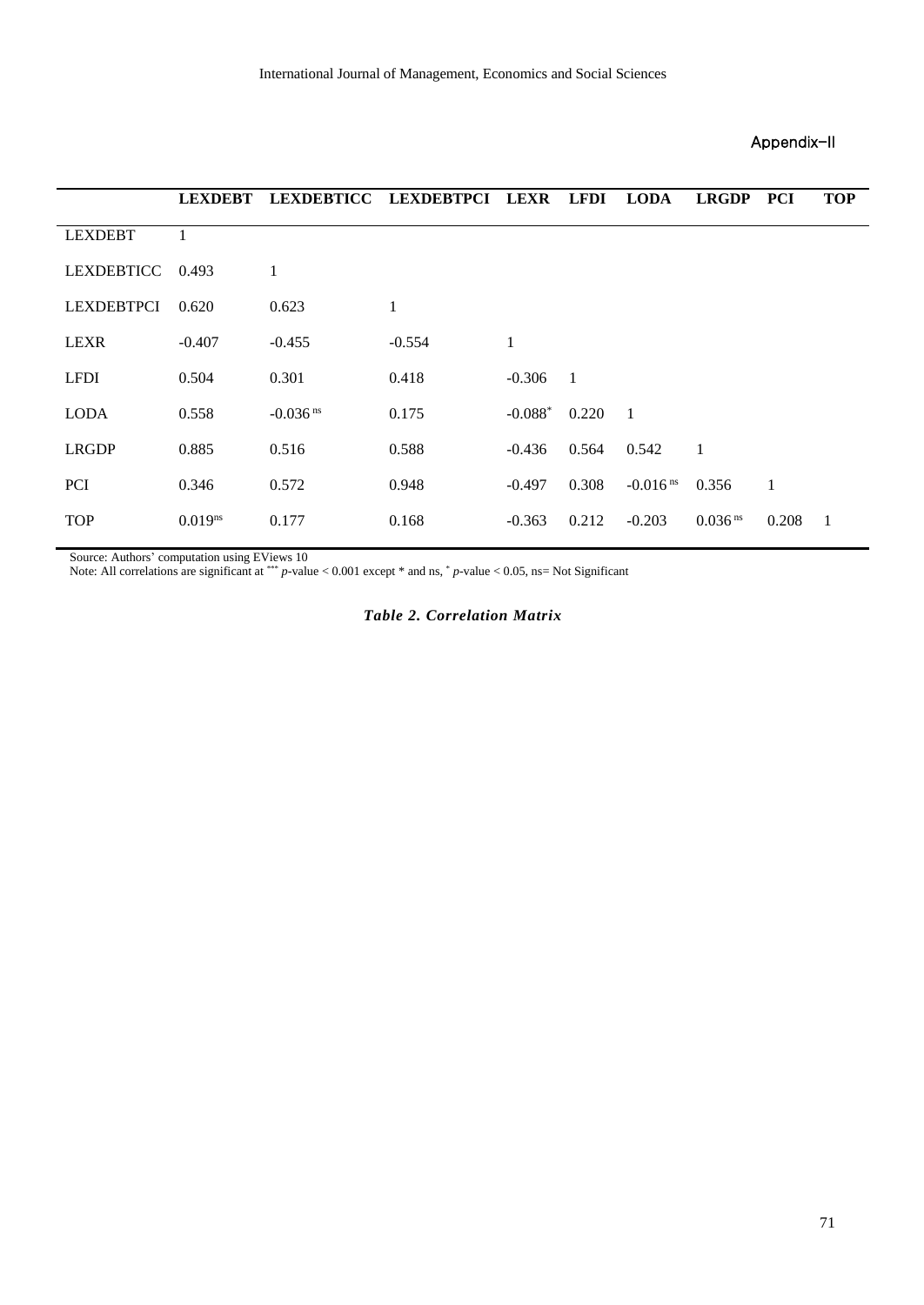### Appendix-III

| <b>Variable</b> | Data                                  | <i>a priori</i> Expectation | <b>Unit of Measure</b>       |  |  |
|-----------------|---------------------------------------|-----------------------------|------------------------------|--|--|
| <b>LGDP</b>     | Gross Domestic Product (log)          | <b>NA</b>                   | Constant 2010 US\$           |  |  |
| <b>PCI</b>      | Productive capacity index             | Positive                    | Unit                         |  |  |
| <b>LDBT</b>     | External debt stocks (log)            | Positive/Negative           | Long-term DOD current US\$   |  |  |
| <b>LODA</b>     | official<br>development<br><b>Net</b> | Positive                    | Constant 2015 US\$           |  |  |
|                 | assistance received (log)             |                             |                              |  |  |
| <b>TOP</b>      | <b>Trade Openness</b>                 | Positive/Negative           | Percent $(\% )$              |  |  |
| <b>LFDI</b>     | Foreign direct investment, net        | Positive                    | BoP, current US\$            |  |  |
|                 | inflows (log)                         |                             |                              |  |  |
| <b>LEXR</b>     | Official exchange rate (log)          | Positive/Negative           | LCU per US\$, period average |  |  |
| <b>ICC</b>      | Income classification dummy           | NA                          |                              |  |  |

Source: Authors' presentation

*Table 3. Data Information*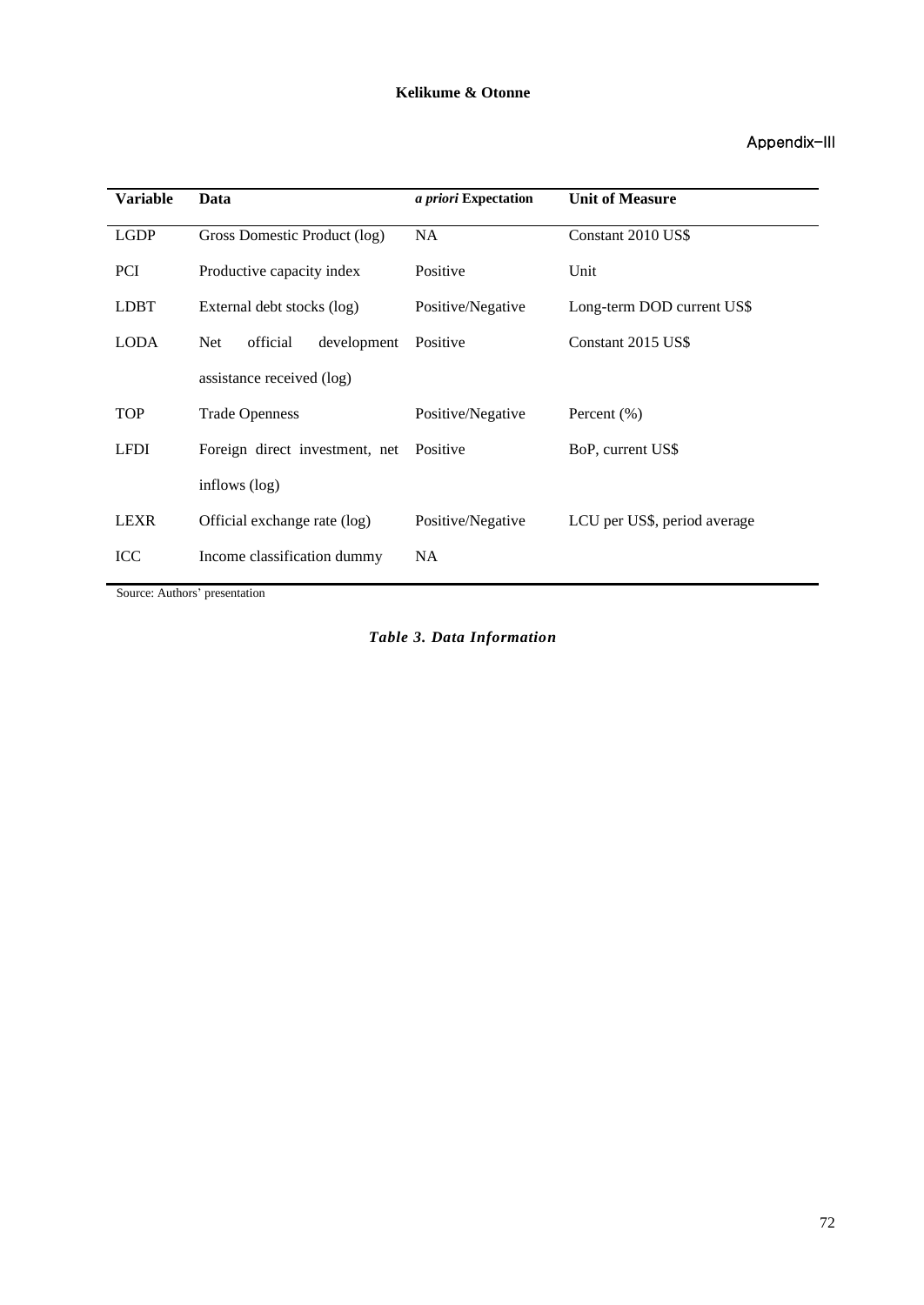### Appendix-IV

| <b>Test</b><br><b>Variable</b> | <b>IPS</b><br><b>Constant</b>   | <b>Constant and Trend</b>       | <b>ADF-Fisher</b><br><b>Constant</b> | <b>Constant and</b><br><b>Trend</b> | <b>PP-Fisher</b><br><b>Constant</b> | <b>Constant and</b><br><b>Trend</b> |
|--------------------------------|---------------------------------|---------------------------------|--------------------------------------|-------------------------------------|-------------------------------------|-------------------------------------|
| <b>LDEBT</b>                   | 4.74753(1.0000)                 | 4.03787(1.0000)                 | 56.8759(0.9995)                      | 49.7600(1.0000)                     | 54.7391(0.9998)                     | 52.4292(0.9999)                     |
| <b>LDEBTICC</b>                | 5.70668(1.0000)                 | 3.63435(0.9999)                 | 17.5041(1.0000)                      | 24.8172(0.9995)                     | 20.1634(1.0000)                     | 27.2398(0.9982)                     |
| <b>LDEBTPCI</b>                | 6.90721(1.0000)                 | 0.10877(0.5433)                 | 45.8911(1.0000)                      | 86.6416(0.7422)                     | 44.2086(1.0000)                     | 89.4514(0.6684)                     |
| <b>LEXR</b>                    | $-10.6863(0.0000)$ ***          | $-0.28673(0.3872)$              | 328.304(0.0000)***                   | $122.225(0.0841)$ <sup>†</sup>      | 327.481(0.0000)***                  | $155.541(0.0005)$ ***               |
| <b>LFDI</b>                    | $-4.86622(0.0000)$ ***          | $-2.06275(0.0196)$ ***          | $146.341(0.0000)$ ***                | $122.877(0.0005)$ ***               | 156.794(0.0000)***                  | 149.912(0.0000)***                  |
| <b>LODA</b>                    | $-6.14128(0.0000)$ ***          | $-6.65644(0.0000)$ ***          | $211.805(0.0000)$ ***                | 218.191(0.0000)***                  | 236.520(0.0000)***                  | 232.172(0.0000)***                  |
| <b>LRGDP</b>                   | 4.24156 (1.0000)                | 1.86774(0.9691)                 | $123.688(0.0913)^{\dagger}$          | 95.5268(0.7115)                     | 137.348(0.0158)*                    | 122.090(0.1086)                     |
| PCI                            | 5.73574(1.0000)                 | $-1.31634(0.0940)$ <sup>†</sup> | 48.0858(1.0000)                      | 125.597(0.1185)                     | 52.1237(1.0000)                     | 146.804(0.0077)***                  |
| <b>TOP</b>                     | $-1.47761(0.0698)$ <sup>†</sup> | 0.23841(0.5942)                 | 149.828(0.0006)***                   | 110.594(0.1812)                     | 370.558(0.0000)***                  | $120.628(0.0602)$ <sup>†</sup>      |
| <b>ALDEBT</b>                  | $-15.4559(0.0000)$ ***          | $-11.7074(0.0000)$ ***          | $398.656(0.0000)$ ***                | $296.341(0.0000)$ ***               | 410.815(0.0000)***                  | 332.110(0.0000)***                  |
| <b>ALDEBTICC</b>               | $-10.9620(0.0000)$ ***          | $-8.45875(0.0000)$ ***          | $206.857(0.0000)$ ***                | 155.890(0.0000)***                  | $212.100(0.0000)$ ***               | 173.709(0.0000)***                  |
| <b>ALDEBTPCI</b>               | $-20.7474(0.0000)$ ***          | $-17.3148(0.0000)$ ***          | 535.599(0.0000)***                   | 408.569(0.0000)***                  | 585.836(0.0000)***                  | 544.312(0.0000)***                  |
| <b>ALEXR</b>                   | $-16.6131(0.0000)$ ***          | $-15.1565(0.0000)$ ***          | 446.799(0.0000)***                   | 373.709(0.0000)***                  | 503.533(0.0000)***                  | 476.382(0.0000)***                  |
| <b>ALFDI</b>                   | $-18.7740(0.0000)$ ***          | $-7.98710(0.0000)$ ***          | 428.768(0.0000)***                   | 310.400(0.0000)***                  | 744.348 (0.0000)***                 | 450.752(0.0000)***                  |
| <b>ALODA</b>                   | $-30.7245(0.0000)$ ***          | $-26.5946(0.0000)$ ***          | 835.452(0.0000)***                   | 653.829(0.0000)***                  | 1762.14(0.0000)***                  | 805.389(0.0000)***                  |
| <b>ALRGDP</b>                  | $-18.1299(0.0000)$ ***          | $-17.3156(0.0000)$ ***          | 663.107(0.0000)***                   | $375.566(0.0000)$ ***               | 708.635(0.0000)***                  | 474.083(0.0000)***                  |
| $\Delta$ PCI                   | $-22.7217(0.0000)$ ***          | $-19.0172(0.0000)$ ***          | $644.264(0.0000) ^{***}$             | 453.240(0.0000)***                  | $1015.92(0.0000)$ ***               | 563.462 (0.0000)***                 |
| <b>ATOP</b>                    | $-18.3932(0.0000)$ ***          | $-15.3728(0.0000)$ ***          | 476.353(0.0000)***                   | 374.064(0.0000)***                  | 764.537(0.0000)***                  | 440.499(0.0000)***                  |

Source: Authors' computation using Eviews 10

Notes:  $\Delta$  is first difference operator. a. stationary at 10% level of significance; probability values in parentheses \*\*\* *p*-value < 0.001, \*\* *p*-value < 0.01, \* *p*-value < 0.05, †*p*-value < 0.1

*Table 4. Panel Unit Root Result*